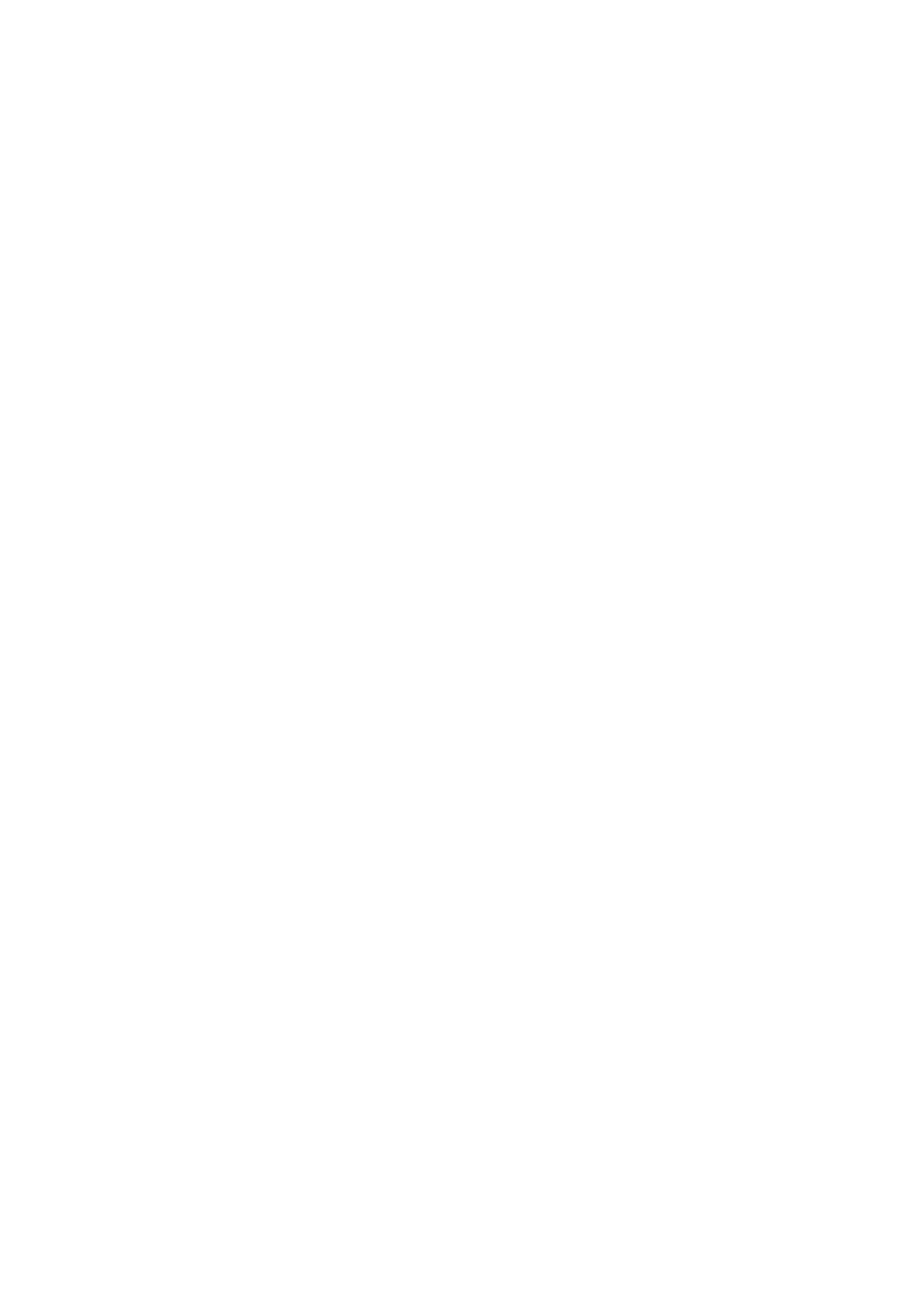**REPORT**

# **THE UK EXIT FROM THE EU - WHAT IT MEANS FOR JERSEY AND HOW WE WILL PROTECT JERSEY'S INTERESTS**

**Ministry of External Relations 27 June 2016**

1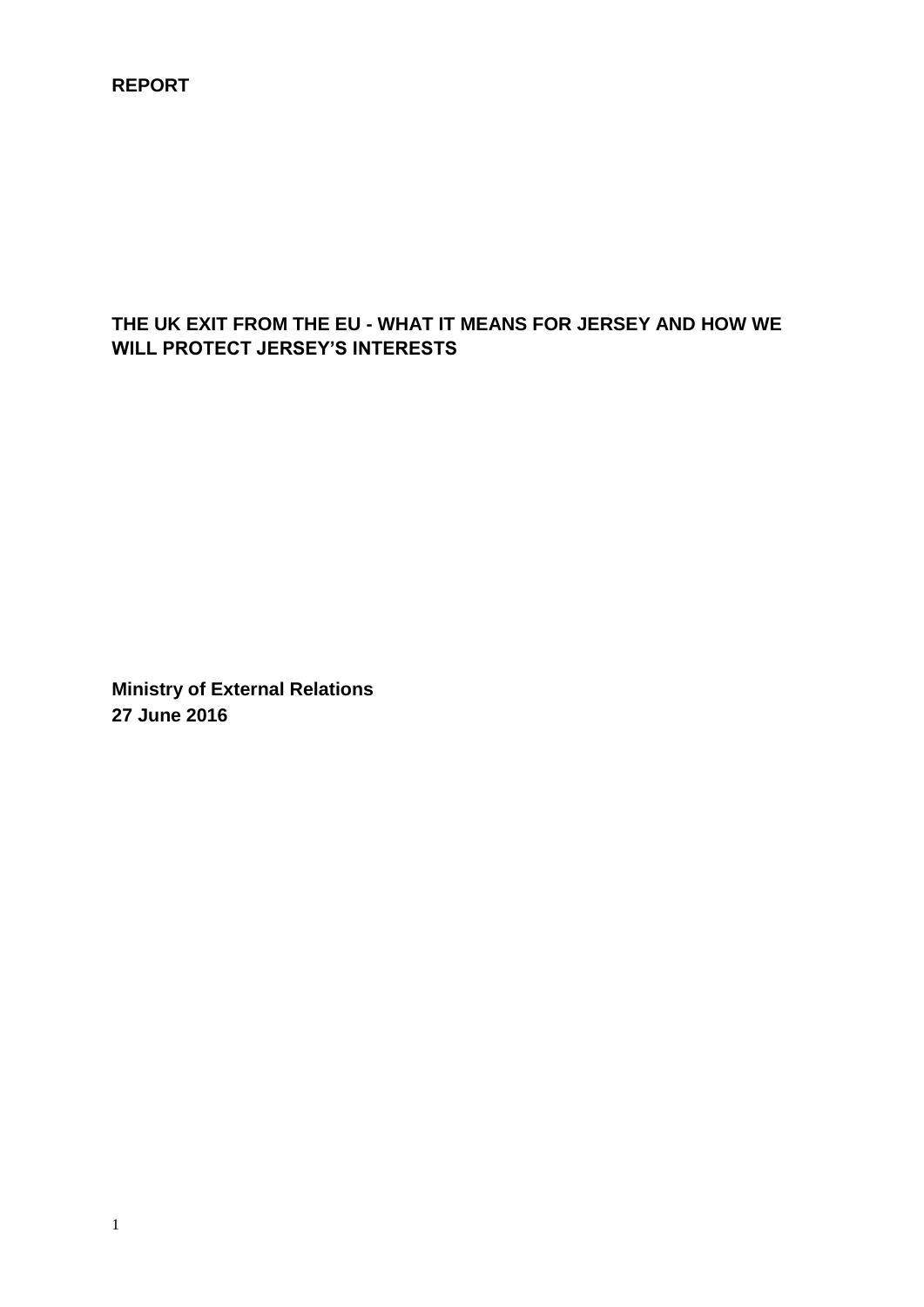# **CONTENTS**

**Foreword by the Chief Minister Preface by the Minister for External Relations**

| 1              | <b>INTRODUCTION</b>                                                                                                | 5        |  |  |  |  |
|----------------|--------------------------------------------------------------------------------------------------------------------|----------|--|--|--|--|
| $\mathbf{2}$   | JERSEY, THE UK AND THE EUROPEAN UNION                                                                              |          |  |  |  |  |
| 3              | <b>IMPLICATIONS FOR JERSEY: WHAT WE HAVE DONE TO DATE</b>                                                          |          |  |  |  |  |
| 4              | <b>STABILITY AND CONTINUITY</b>                                                                                    |          |  |  |  |  |
| 5              | WHAT DO WE EXPECT OF THE NEGOTIATION PROCESS?                                                                      |          |  |  |  |  |
| 6              | THE UK'S FUTURE RELATIONSHIP WITH THE EUROPEAN UNION: THE<br><b>ALTERNATIVES</b>                                   |          |  |  |  |  |
| $\overline{7}$ | THE ECONOMIC IMPACT FOR JERSEY                                                                                     |          |  |  |  |  |
| 8              | 11<br><b>IMMIGRATION AND EMPLOYMENT</b>                                                                            |          |  |  |  |  |
| 9              | 11<br>THE JERSEY OBJECTIVE                                                                                         |          |  |  |  |  |
| 10             | <b>WORKING WITH GUERNSEY AND THE ISLE OF MAN</b>                                                                   | 14       |  |  |  |  |
| 11             | 14<br><b>RESOURCES</b>                                                                                             |          |  |  |  |  |
| 12             | <b>CONCLUSION</b>                                                                                                  | 14       |  |  |  |  |
|                | ANNEX 1<br><b>PROTOCOL 3</b><br>TO THE UK TREATY OF ACCESSION<br><b>EXPORTS TO THE UK AND EU</b><br><b>ANNEX 2</b> | 16<br>18 |  |  |  |  |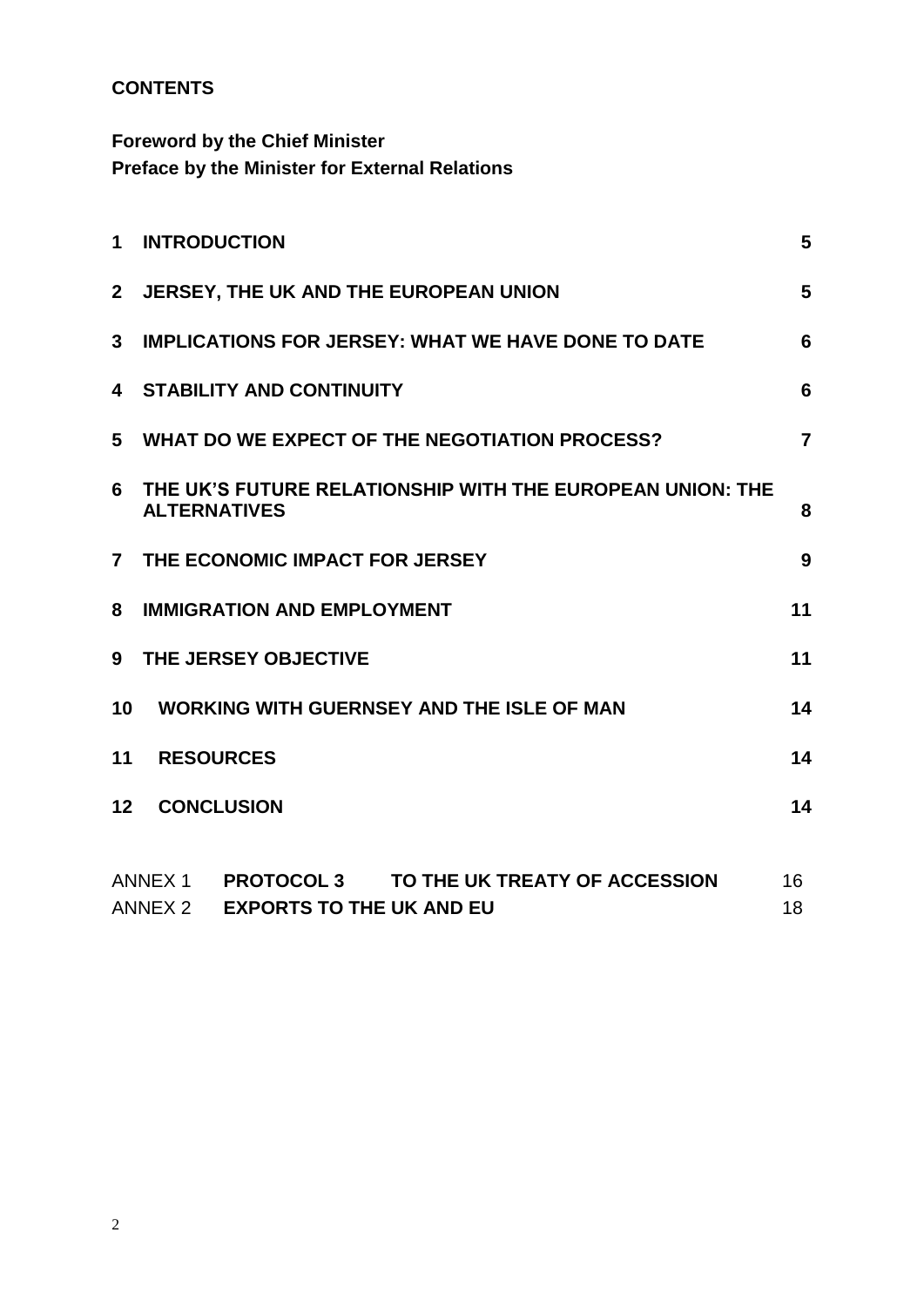#### **Foreword by the Chief Minister**

Following the recent decision by the people of the United Kingdom to leave the European Union, I have spoken to the Minister of State in the Ministry of Justice seeking to ensure that Jersey's interests in the European Union and with the UK are understood and protected going forward.

Jersey is outside the EU for most purposes, and will remain so. Jersey has a strong, service-based economy which operates in a diverse range of global markets, and the Government of Jersey will continue to support access to key markets, be they in the Middle East, Asia, the Americas, Africa, or indeed Europe.

We have a direct interest in the European Union, not only in the terms of the UK's withdrawal from the EU, but also in the negotiation of a future relationship. This report by the Minister for External Relations sets out what the Government will seek to negotiate to replace Jersey's relationship with the EU. The conclusions are clear: Jersey's interests will be best served by replicating the current arrangements under Jersey's Protocol 3 relationship with the EU, in particular tariff-free trade in goods with the EU. I, and the Government of Jersey as a whole, will strive to achieve this.

The UK remains our principal partner: free trade in goods and services, the free movement of capital and the free movement of people between the Crown Dependencies and the UK will continue.

The Government of Jersey wishes to underline its commitment to the people and businesses of Jersey that it will continue to act clearly and decisively in the interests of Jersey.

Ian Gorst Chief Minister Government of Jersey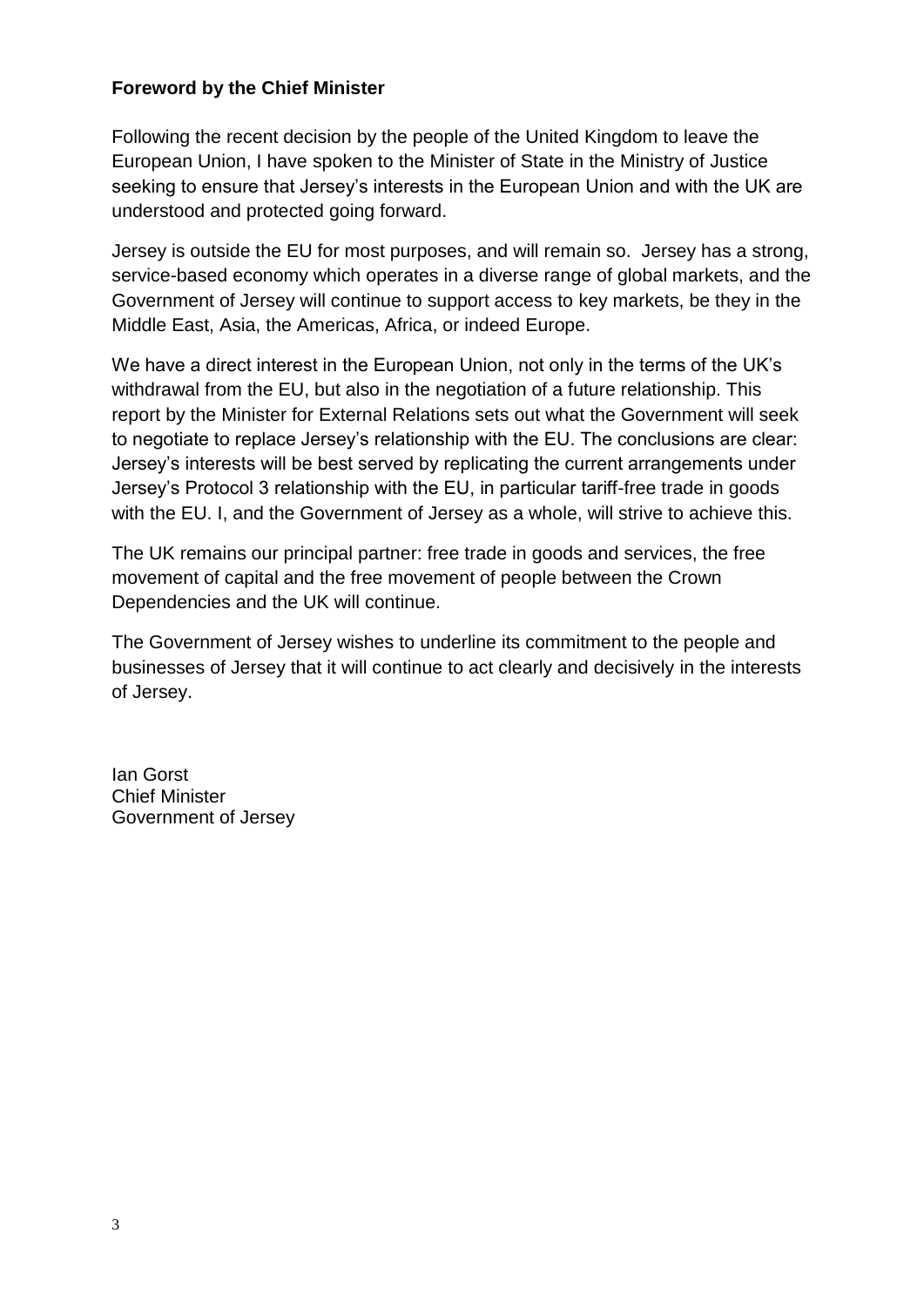#### **Preface by the Minister for External Relations**

This report by the Ministry of External Relations gives the background to Jersey's engagement in recent years with the UK and the EU in the light of the referendum decision on the UK's membership of the EU, and sets out options that the UK is now facing. The report also analyses what is at stake for Jersey, and details what we wish to achieve: we consider that it is firmly in Jersey's interests to seek to carry forward the substance of our current relationship with the EU into the future.

This report is based on recent years of engagement with the UK Government, Parliamentarians, the EU Commission in Brussels and with diplomats and other representatives of EU Member States. The report should contain no major surprises as we have already aired the principal contents of this report in the media.

It is undoubtedly the case that the UK electorate's decision to leave the EU will change the geopolitical face of Europe, and the extent of these changes is difficult to foresee. There will certainly be challenges ahead. But Jersey is in a relatively strong position. The Ministry of External Relations is leading in the protection of Jersey's interests internationally, working in cooperation with Guernsey and the Isle of Man. Most importantly, we will continue to engage intensively with the EU Commission and with ministers of the UK government and their officials, as they negotiate the UK's withdrawal from the EU, and a new relationship with Europe and the global community.

Sir Philip Bailhache Minister for External Relations Government of Jersey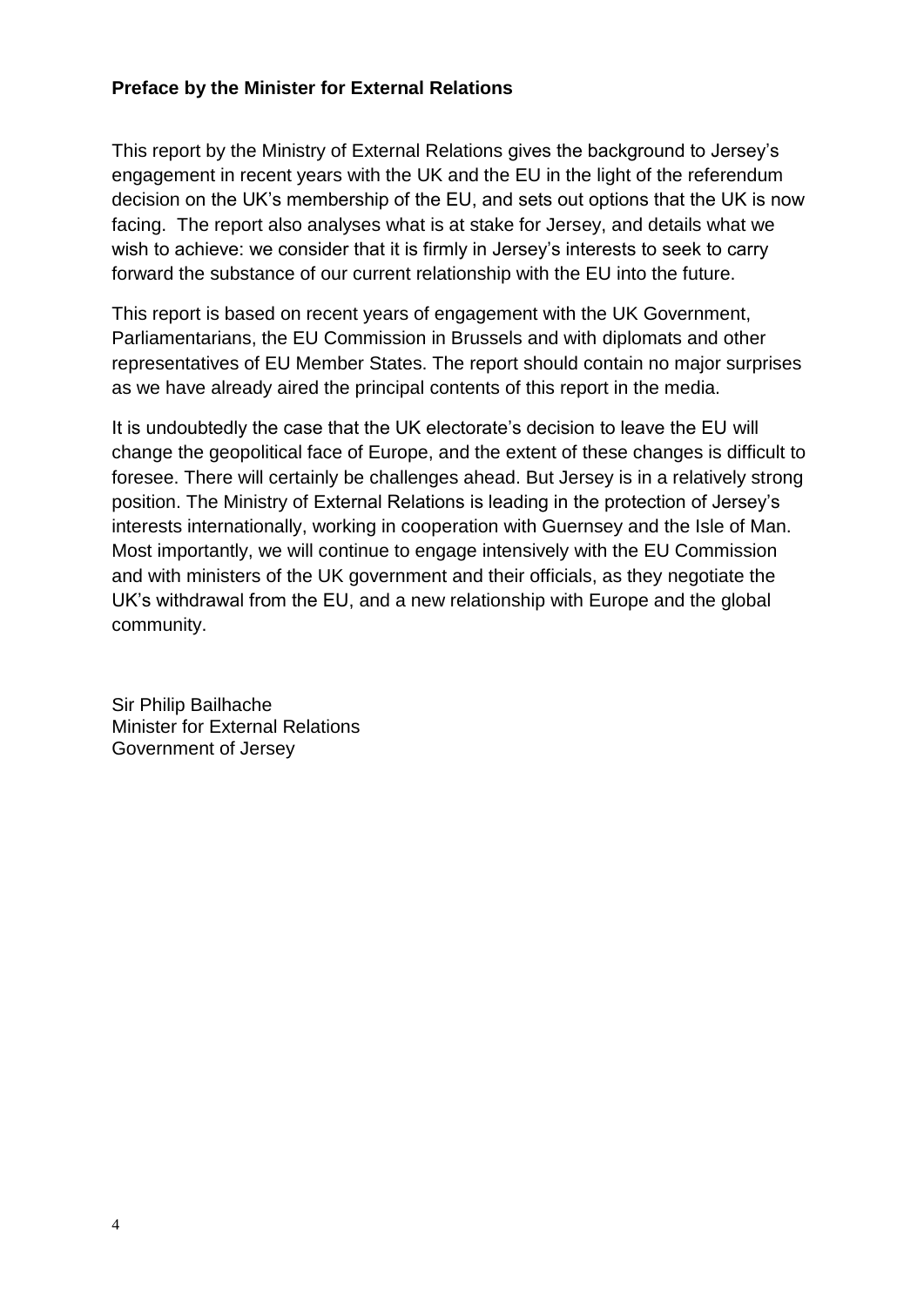#### <span id="page-6-0"></span>**1 INTRODUCTION**

- 1.1 As a result of the UK-EU Referendum on  $23<sup>rd</sup>$  June, the people of the UK have voted to end the country's membership of the European Union. As a result, the UK will invoke Article 50 of the Lisbon Treaty, after which there will be up to two years for the UK and EU to negotiate withdrawal. This two-year period may be extended only if there is agreement between the UK and the other 27 Member States. The UK will also have to negotiate its future relationship with the EU, and this may take longer than two years.
- 1.2 Since the idea of a referendum was first mooted over three years ago, the Government of Jersey's consistent position has been that we are not ourselves seeking any change in our relationship with either the UK or the EU, but that, whatever the result of the UK referendum, we will seek to ensure that our interests are protected.
- 1.3 Now the UK electorate has made its decision, we wish to be clear about what the Government of Jersey is seeking to achieve in any negotiation between the UK and the EU: we believe that Jersey's best interests are served by maintaining broadly the same relationship with the EU and the UK that currently exists. This paper sets out what that relationship comprises, and what we will be seeking to preserve and protect.
- 1.4 The Government of Jersey's objective for the negotiations can be found in section 9 of this paper along with brief notes. The preceding sections offer fuller background and explanation.

#### <span id="page-6-1"></span>**2 JERSEY, THE UK AND THE EUROPEAN UNION**

- 2.1 As Jersey's formal connection with the EU is through the UK, it is first worth reminding ourselves of the basis of the Jersey/UK relationship. Jersey has had domestic autonomy since 1204, acquired fiscal autonomy through a series of Royal Charters, and is a self-governing, democratic country with the power of self-determination. We are in monetary union with the UK, and enjoy freedom of movement of capital, people and trade. We are neither part of the UK, nor part of the EU (except in a limited way), and Jersey has an international identity which is different from that of the UK.
- 2.2 The formal relationship between Jersey and indeed the Channel Islands and the EU is enshrined in Protocol 3 of the UK's 1972 Accession Treaty (see Annex 1), and is confirmed in what is now Article 355 (5) (c) of the EU Treaties. Under Protocol 3, the Islands are part of the Customs Union and are essentially within the Single Market for the purposes of trade in goods, but are "third countries" (i.e. outside the EU) in all other respects. Jersey and Guernsey are outside the EU VAT area.
- 2.3 Jersey has a close relationship with the EU in many different fields not simply those covered by the formal relationship under Protocol 3, including certain data, aviation and maritime matters. We also choose to implement selected EU legislation with an international dimension or to apply the standards on which it is based, for example sanctions, asset freezing, anti-money laundering and countering the financing of terrorism.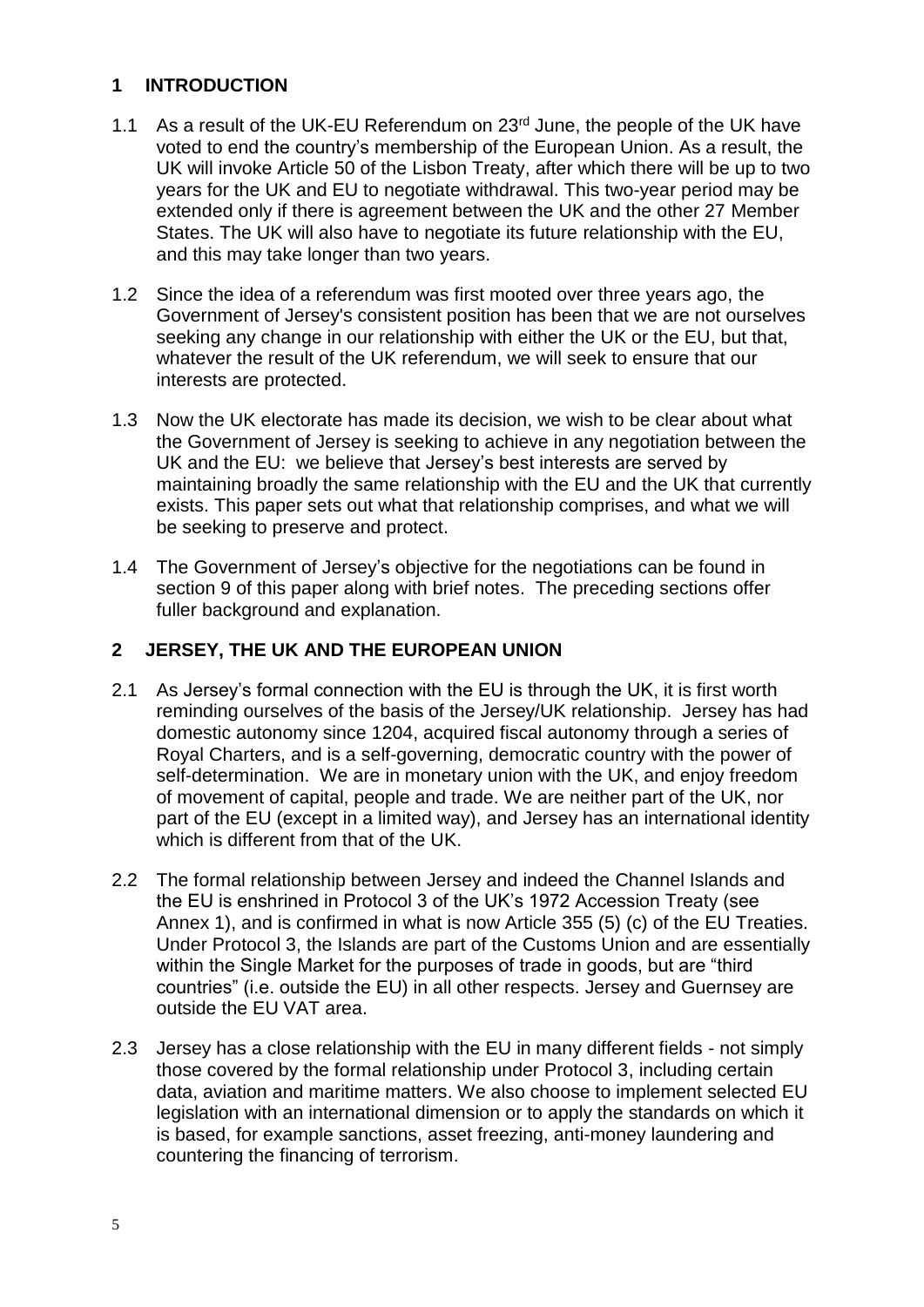#### <span id="page-7-0"></span>**3 IMPLICATIONS FOR JERSEY: WHAT WE HAVE DONE TO DATE**

- 3.1 The Ministry of External Relations, in conjunction with the Channel Islands Brussels Office and Guernsey contributed to the UK coalition government's 'Balance of Competencies' exercise which concluded in December 2014. Evidence was submitted for fourteen of the thirty-two reports, and we thereby ensured that our position and interests were more widely understood in the UK Government.
- 3.2 Since the last UK General Election, when the referendum became a real prospect, Jersey Ministers and officials have met regularly with their UK counterparts - including in the Foreign and Commonwealth Office and in the Ministry of Justice - to keep apprised of developments. They also met key Members of Parliament and other opinion formers in order to explain that our rights under Protocol 3 are important, and would need to be protected in the event of a Brexit. Similar preparations were made in Brussels, and we are now in a stronger position to undertake intensive negotiations than we were when the UK negotiated entry into the European Communities in 1970-71.
- 3.3 We have throughout worked closely with Guernsey and also with the Isle of Man, because all the Crown Dependencies are likely to be treated in the same way, and any future agreement will, in all probability, be the same for all the Crown Dependencies. Also, the ability to work together, reconcile different interests, and present united positions will increase our chances of a successful negotiation.
- 3.4 Over the last few weeks, the Ministry for External Relations engaged publically through the media on Jersey's interests whatever the outcome of the referendum; they also engaged with States Members, and with representatives from the agriculture, finance, fisheries and hospitality industries, the Chamber of Commerce, the Institute of Directors, Jersey Finance and trades union representatives. The responses were widely supportive of the Jersey objective, which is now set out in section 9 of this report.

#### <span id="page-7-1"></span>**4 STABILITY AND CONTINUITY**

- 4.1 Commentators have predicted that a period of economic and political uncertainty will follow a leave vote. This was the experience in 1970/71, when uncertainty about the impact on the Island from the UK's application to join the European Community led to reluctance by some to make investments and take some business decisions. We will not be immune from similar effects of general uncertainty, particularly in so far as it affects the City of London, where our financial services industry has close links.
- 4.2 On the other hand, there are several reasons for cautious optimism that Jersey will be characterised by relative stability, calm and continuity during this turbulent time, including the following:
	- a) Article 50 of the Treaty provides for a period of up to two years for negotiation of the terms of withdrawal, and during this time Protocol 3 would remain in place. There will be no formal change in Jersey's relationship with the EU for at least that period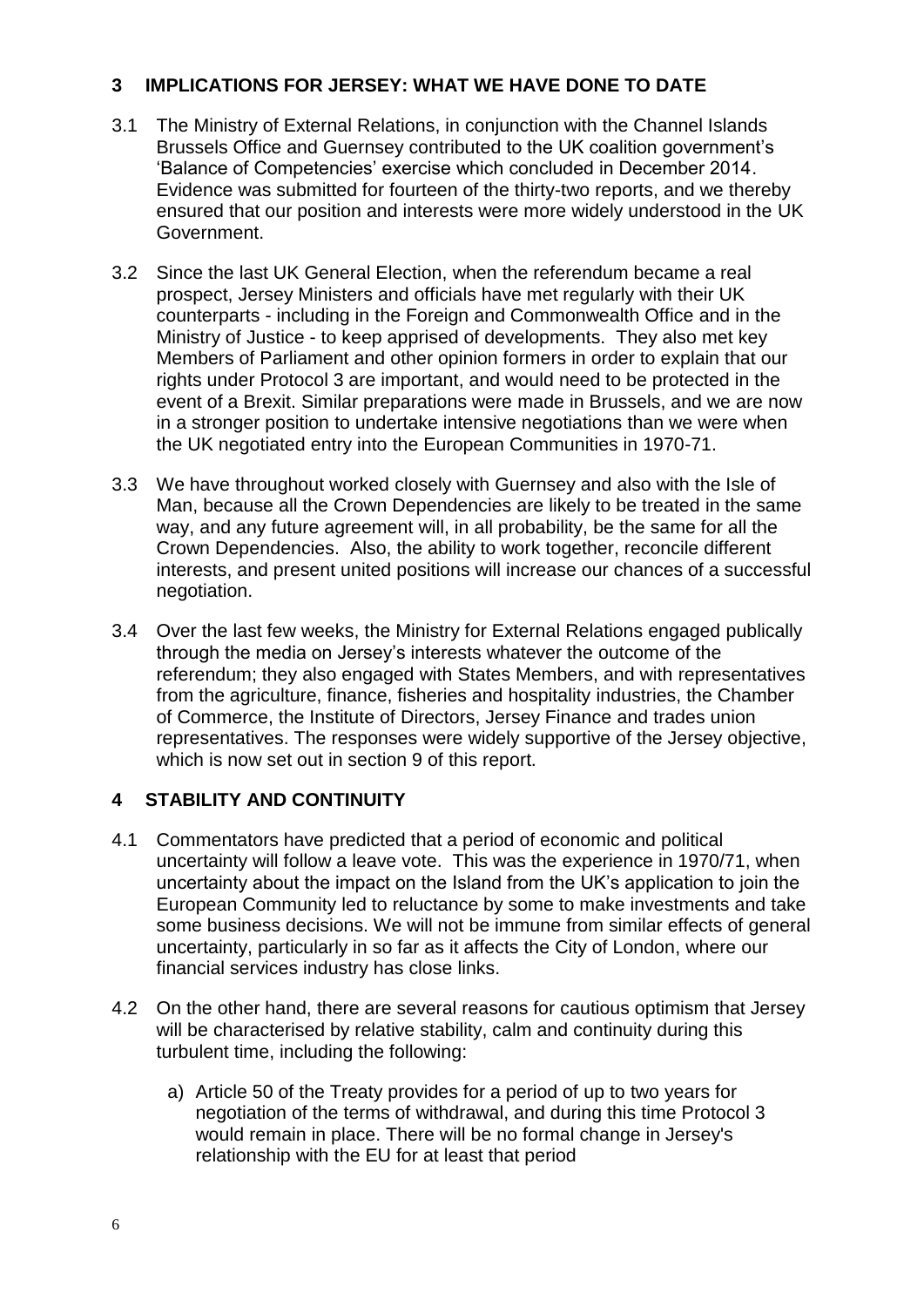- b) More importantly, Jersey is already outside the EU (except for the single market in goods) and that position will not change: we are outside for trade in services with EU countries, and market access to the EU for some of Jersey's financial products and services has been agreed on the basis of the Island's regulatory equivalence
- c) The movement of personal data between Jersey and the EU is based on a 'third country' agreement which is independent of the UK, and that will not change
- d) We will remain in the sterling zone, and in the Common Travel Area with the UK, and will maintain our close political and economic relationship with the UK
- e) The Government has a substantial strategic reserve and is therefore in a position that is envy of many countries, able if necessary to mitigate the economic impact of uncertainty through action to stimulate the economy
- f) Jersey companies have gained and will in future gain considerable new business in non-EU markets in Africa, the Americas, Asia and the Middle East, where trade will not be affected by Brexit.
- 4.3 Although macroeconomic effects of a Brexit will have an impact on all economies and in unforeseeable ways, the Government is confident that that the direct impact upon Jersey will be limited by the factors set out above.

#### <span id="page-8-0"></span>**5 WHAT DO WE EXPECT OF THE NEGOTIATION PROCESS?**

- 5.1 It is difficult to predict the course of the UK's disengagement from the EU because there is no precedent: although the rules for exit are set out in Article 50 of the Lisbon Treaty, the process itself is untested. The UK government on 29 February published a White Paper on "The process of withdrawing from the European Union", which highlighted the scale of the task of unravelling all the rights and obligations that the UK has acquired over more than 40 years of membership, covering matters as diverse as the common policies on agriculture and fisheries, access to structural funds, and common foreign and security policies.
- 5.2 For a complex negotiation of this nature, we would expect the UK to appoint a team in Whitehall to conduct withdrawal negotiations, and to progress parallel negotiations on the new relationship between the UK and the EU. We would expect sub-groups to be established on specific themes such as goods, services, public procurement and competition. As part of this process, we would expect the UK Government to set up a framework to keep Jersey, Guernsey and the Isle of Man informed, and to consult us the on relevant matters in the negotiations.
- 5.3 Sections 7 and 8 of this report provide a brief analysis of particular areas in which we will maintain a close interest during the negotiations.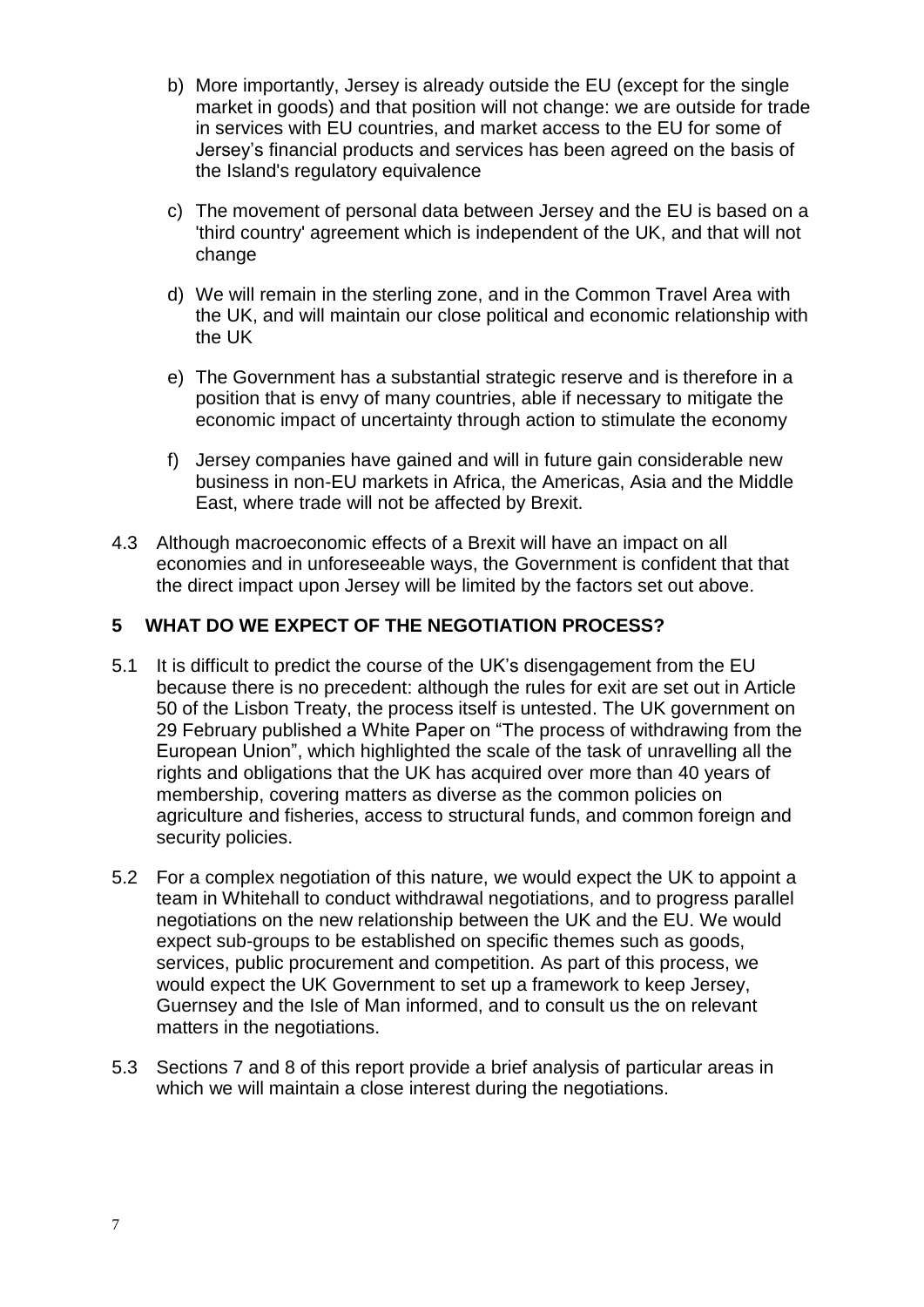#### <span id="page-9-0"></span>**6 THE UK's FUTURE RELATIONSHIP WITH THE EUROPEAN UNION: THE OPTIONS**

- 6.1 While it is in theory possible that Jersey could seek to negotiate its own relationship with the European Union under entrustment from the UK, in practice this highly unlikely: there is no precedent for the European Union deciding to negotiate a treaty-like agreement with the dependent territory of a non-Member State. It is therefore more possible that the Crown Dependencies will have the option to accept the UK's future agreement, or part thereof, and have it extended to them. This was the case in 1972, when Protocol 3 to the UK's Accession Treaty was created, and set out the Crown Dependencies' relationship with the EU. So what are the potential options for the UK?
- 6.2 On 2 March the UK Government published a White Paper on "Alternatives to Membership", and, broadly speaking, the options were:-

#### 6.3 Option 1: The UK joins the European Economic Area (EEA) (the "Norway model")

This would require the UK to accept all the EU *acquis* across the four freedoms (goods, services, capital, people) and to make a contribution to the EU budget (though much less than now) without a seat at the negotiating table.

#### 6.4 Option 2: The UK re-joins the European Free Trade Agreement (EFTA)

This would be of minimal benefit as the EU/EFTA agreement contains little of substance, apart from trade in certain fish and agricultural products.

#### 6.5 Option 3: The UK negotiates a series of agreements (the "Swiss model")

Switzerland has over 120 agreements with the EU – though nothing on financial services (except one agreement on life assurance). The EU has made clear that it regards the Swiss model as wholly unsatisfactory, and accordingly the existing Swiss model will not be on offer to the UK.

#### 6.6 Option 4: The UK joins a customs union with the EU (the "Turkish model")

A customs union eliminates internal tariffs and requires the participating countries to agree on common external tariff, which in this case would be the EU's common external tariff. It would also require the UK to accept large sections of the EU *acquis* relating to manufactured goods and to competition policy. If it followed the Turkish model, it would not cover services.

#### 6.7 Option 5: The UK negotiates a free trade agreement with the EU (the "Canada model")

Many commentators believe this is the most likely option. Most free trade agreements do not provide for "free" trade as such, but rather for better market access than that provided by World Trade Organisation rules. The negotiating process is usually lengthy: negotiations on the EU/Canada free trade agreement started in 2009 and it is still not yet in force.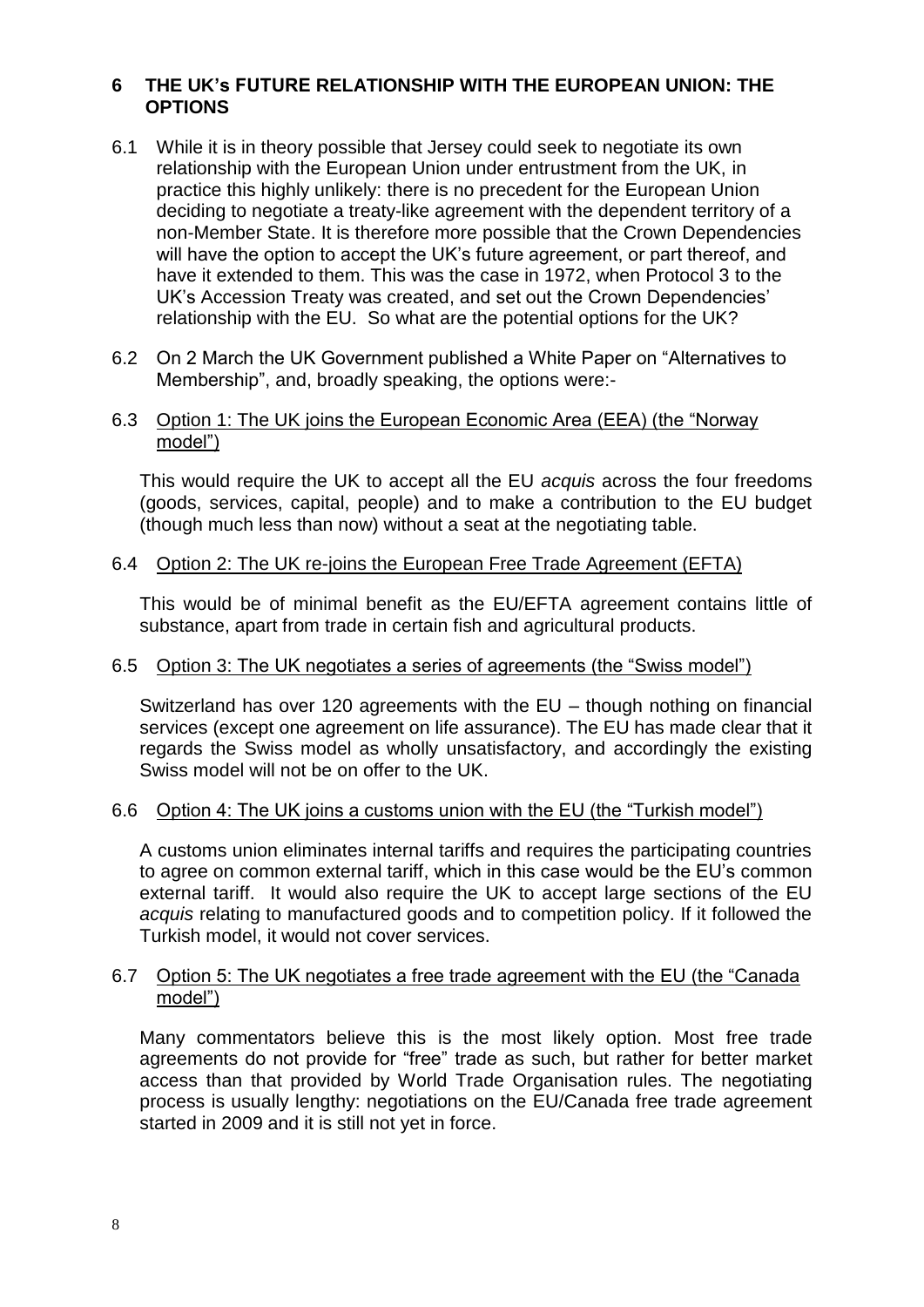#### 6.8 Option 6: The UK does not conclude any trade agreement with the EU and relies on WTO rules

WTO rules set limits on the maximum tariffs that countries can apply to trade in goods. The WTO operates on the basis of the 'most favoured nation' principle i.e. the benefit offered to one trading partner must be offered to all other WTO members (unless there is another preferential arrangement such as a free trade agreement).

6.9 Jersey is giving consideration to asking the UK to extend its WTO membership to the Island. We would not have the same access to the EU market as we do now, but WTO membership would mean our exporters would face lower tariffs than would be the case if we were not WTO members.

#### <span id="page-10-0"></span>**7 THE ECONOMIC IMPACT FOR JERSEY**

- 7.1 Jersey has a strong, knowledge-based service economy which gains substantial amounts of global business that does not derive from the EU. Jersey will continue to seek profitable business from Africa, the Americas, Asia and the Middle East, diverse markets where trade will remain unaffected by Brexit.
- 7.2 It is worth restating that the largest impact on Jersey's economy following the vote to leave the European Union is likely to be the economic health of the UK and the City of London in particular, and the effect on trade and investment, and also on interest and exchange rates. However, for the reasons set out in section 4 above, the Government is confident that Jersey should be characterised by relative stability and continuity.
- 7.3 The following is a summary of considerations that have been taken into account in devising the Government's proposed approach to our negotiations following the leave vote. The analysis of the size - in both absolute and relative terms - of the UK and non-UK EU markets for the different segments of the Jersey economy can be found at Annex 2. The summary analysis is made sector by sector.

#### a) Financial Services

The largest sector of our economy relates to financial and associated services. As already mentioned, Jersey is outside the EU for trade in services and that will not change: Jersey will remain a third country. The majority of Jersey financial services business that has exposure to the EU should not be directly affected by restrictions on market access to the EU unless any such restrictions were applied equally to all third countries. Although the funds sector and capital markets business for example could be directly affected by future restrictions placed on access to EU markets, however, our position of confidence in these sectors remains, because the fundamentals behind Jersey's success as an international finance centre are unchanged by Brexit. Jersey's international appeal is founded on:

o Political, economic and fiscal stability – reflected in Jersey's Standard and Poor's rating of AA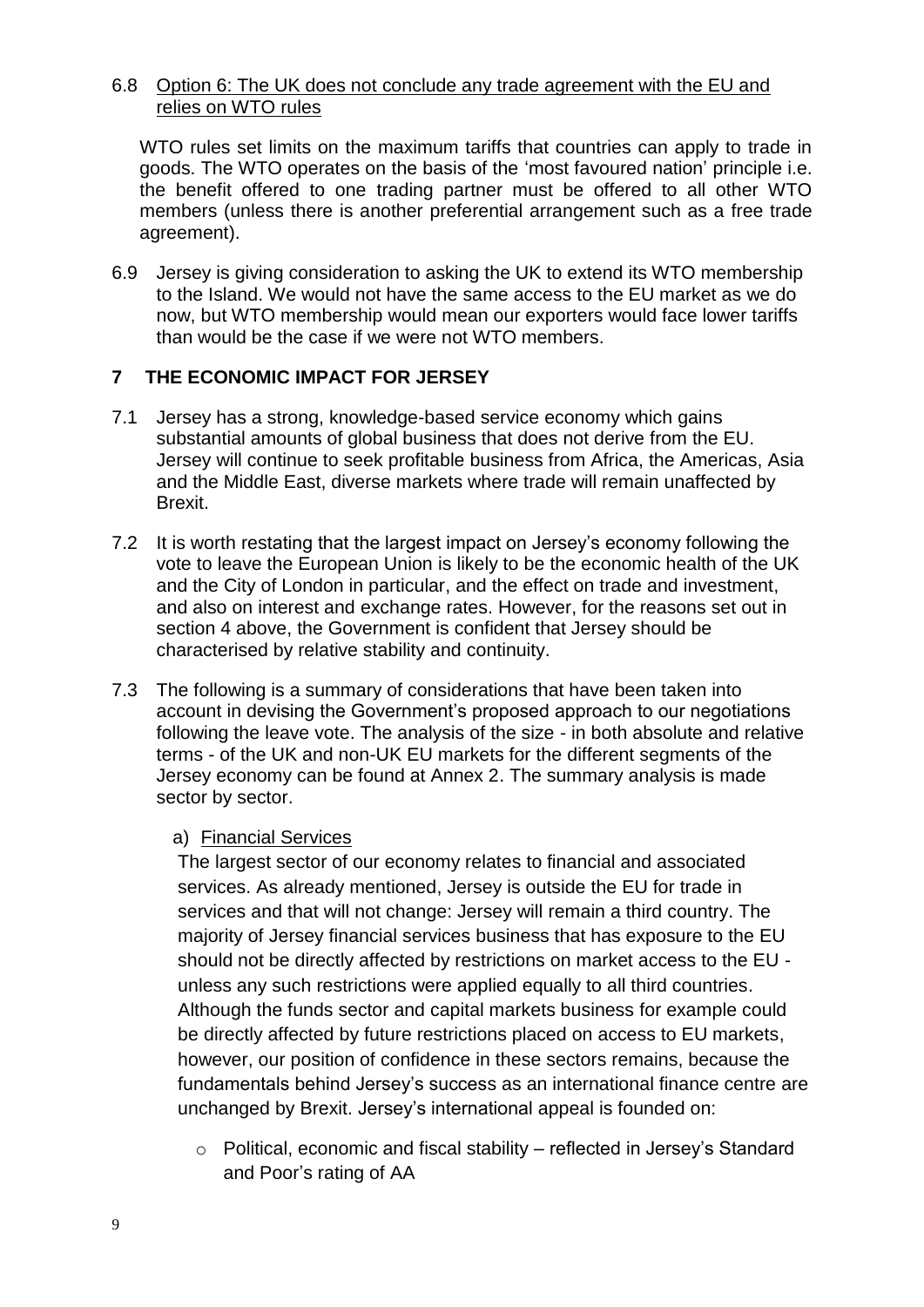- o The protection of the constitutional relationship with the UK based on 800 years of custom and usage
- o The confidentiality accorded to legitimate business rooted in the same legal principles as the UK
- o The "zero/10" tax structure for corporates
- o The ability to respond quickly and flexibly to market needs through the enactment of modern legislation developed through a close and good government/industry working relationship
- o The quality of services provided, reflecting the size and range of the skills base built up over the past fifty years, plus the proximity to the City of London and other European financial centres
- o The reputation built up through compliance with international standards, and the fact that the international community has accepted Jersey as a cooperative jurisdiction.

#### b) Tourism

There is unlikely to be much if any negative impact on the tourism industry as the conditions that allow for tourism from the EU to Jersey – e.g. Island operators of air and shipping operators continuing to meet relevant EU standards - should remain in place.

#### c) Agriculture

The vast majority of agricultural produce that is exported from the Island is destined for the UK. On the reasonable assumption that the UK market will remain open for Jersey produce, the agricultural industry would be relatively unaffected if the UK's withdrawal from the EU made exporting to the EU more difficult or costly. Recent growth in exports has been predominantly to countries outside of the EU, and so this business would also be largely unaffected.

#### d) Fisheries

The majority of fisheries produce exported from the Island is sold in France and, in the event of a Brexit, may be subject to tariffs, unless or until a new arrangement with the EU is put in place.

#### e) Goods

Exports of manufactured goods from the Island are small. As regards imports of goods into the Channel Islands (including food, textiles, building materials and fuel), almost all come via the UK. The loss of Protocol 3 will therefore have minimal direct effect on the Jersey in terms of imports, since we will have free trade in goods with the UK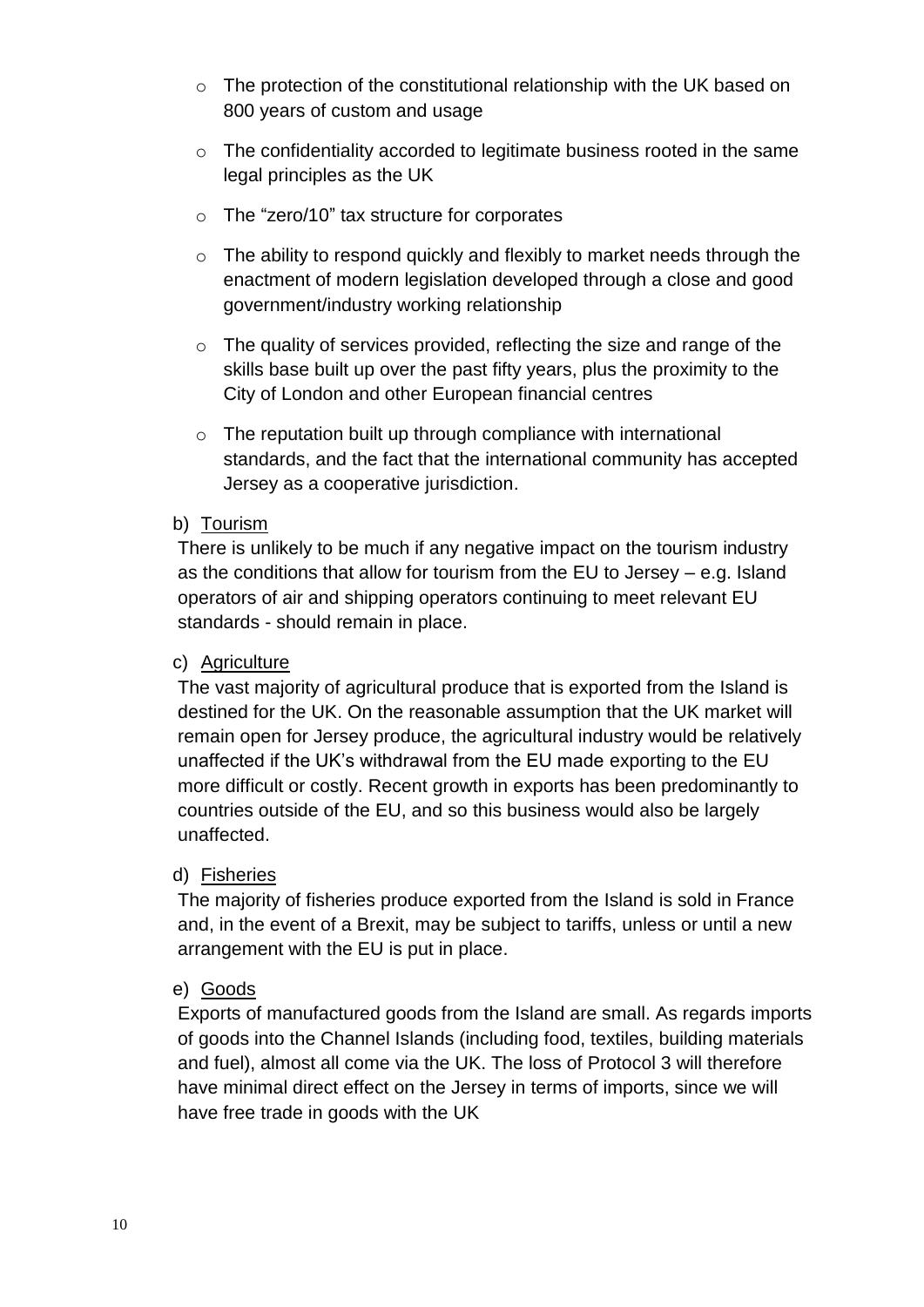# f) Other services

The continued development of the digital economy will reflect the position of financial services, in that many of the global attractions of Jersey as an international finance centre apply equally to other services.

7.4 We have also considered the impact on immigration and employment.

# <span id="page-12-0"></span>8 **IMMIGRATION AND EMPLOYMENT**

- 8.1 Since Jersey is, like the other British Islands, subject to UK Immigration and Nationality Laws, we will need to be closely involved in the progress of negotiations in this area. We will seek to ensure that we are consulted with respect to, for example, the grandfathering of rights of EU (non-UK) citizens in the UK and the British Islands.
- 8.2 The Common Travel Area, which comprises the UK, Ireland and the Crown Dependencies, pre-dates UK accession to the EU and we expect that the UK will remain committed to the maintenance of the Common Travel Area with Jersey and the Crown Dependencies.
- 8.3 The majority of people who are licensed to come into Jersey to work with immediate access to qualified housing are in the financial services industry and come from within and outside the EU, predominantly, the United Kingdom. The majority of migrants who are registered are working in the tourism, hospitality, retail, agriculture and fisheries sectors, come from within the EU, although the financial services industry also employs a large number of registered staff.
- 8.4 The UK may decide to apply restrictions on immigration and, on the assumption that the Common Travel Area will remain in some form, these restrictions would be expected to apply equally to immigration into Jersey and to have an effect on all sectors of the economy that recruit overseas workers. Consideration is being given as to what measures will be needed to meet industry requirements, particularly in the agricultural and hospitality sectors. We shall continue to work closely with the Home Office and UK Border Force, with whom we have a strong relationship, to seek to ensure that the needs of the Jersey economy and labour market are met.

# <span id="page-12-1"></span>**9 THE JERSEY OBJECTIVE**

- 9.1 Taking all these current considerations into account, the Government believes that Jersey's best interests lie in preserving the substance of the current relationship with the EU as set out in Protocol 3 of the UK Treaty of Accession, and of Jersey's relationship with the United Kingdom. This is considered to be the Jersey objective.
- 9.2 Jersey's current relationship with the EU and the UK includes:

a) free trade in goods with the UK and EU Member States, including agricultural products (that is, trade unrestricted by tariffs or quantitative measures, while accepting the need to meet certain standards, such as those relating to specific products or the environment)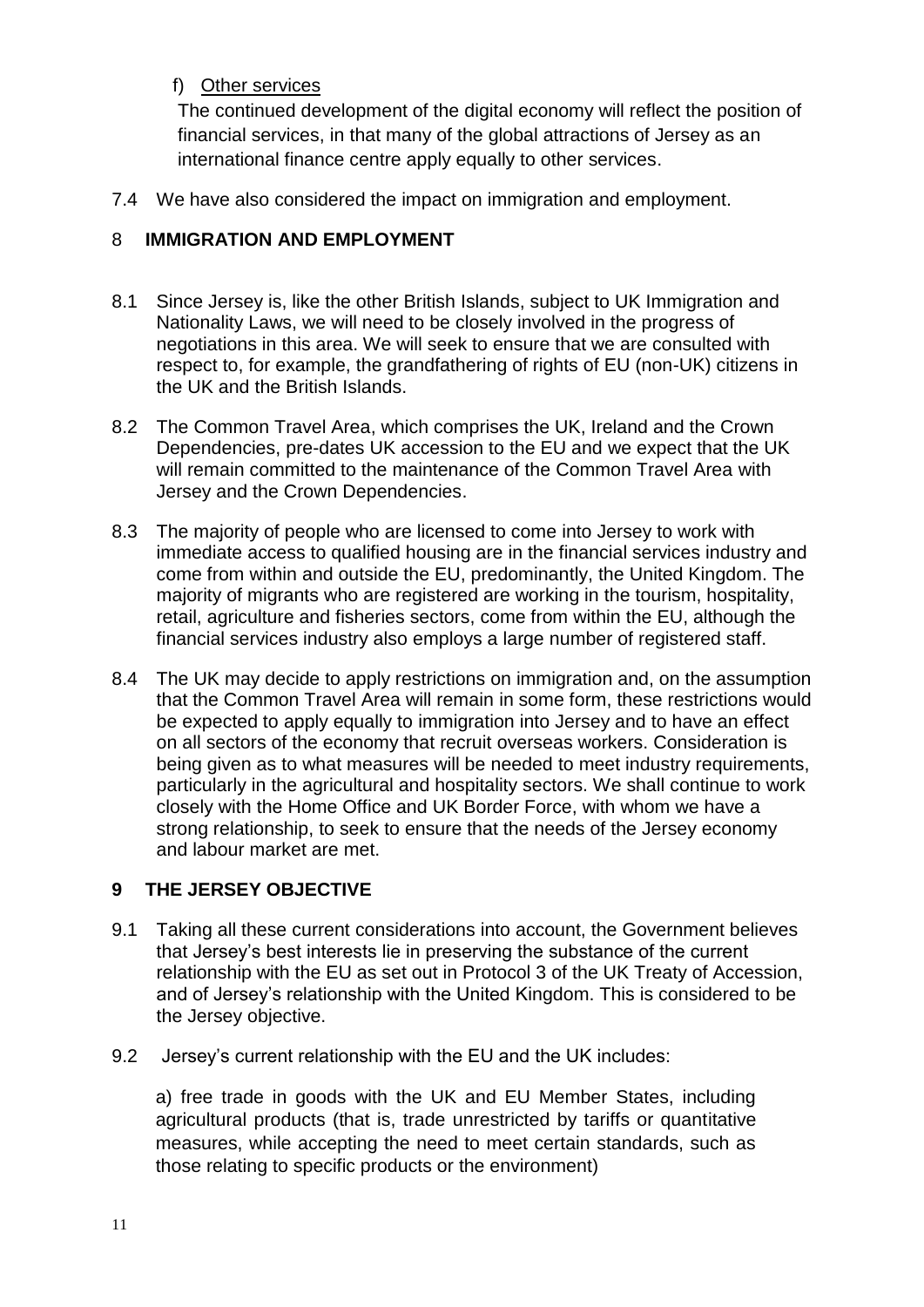b) our non-EU ("third country") status for trade in services with EU Member States, including existing third country equivalence rules and treatment for access to EU markets for financial services

c) *de facto* monetary union with the UK, which enables us to move capital freely between Jersey and the UK, and between Jersey and EU Member States via the UK

d) the Common Travel Area and the free movement of people between Jersey and the British Isles and Ireland

e) provisions for the employment and housing of those who come to Jersey to work

f) constitutional autonomy, including our ability to set our own fiscal policy

The following are brief notes on each of the points:-

# **a) Free trade in goods with the UK and EU Member States**

When the UK leaves the EU, tariff-free reciprocal trade in goods with the UK will continue under long-standing customary practices, and under rights and arrangements set out in Royal Charters.

Trade in agricultural products is covered for the time being by Protocol 3 (and Regulation 706/73) until the UK formally leaves the EU in at least two years' time. This provides for quota and tariff free access to the whole of the EU market – and reciprocal access by EU to Jersey markets

However, on Brexit, tariff-free reciprocal trade in goods ceases with the remaining twenty-seven countries in the EU, unless another, favourable trade agreement with the EU has been brought into force. Oysters and fish are Jersey's main exports by value to these remaining EU countries (mainly France), along with some potato and dairy exports. In the absence of a favourable and new trade arrangement with the EU, the EU would apply import tariffs to these products.

Our negotiating objective is therefore free trade in goods with the remaining EU Member States.

#### **b) "Third country" status for trade in services with EU Member States, including equivalence rules and treatment for access to EU markets for financial services**

Jersey is outside the EU (i.e. is a "third country") for trade in services, and so the current market access arrangements would continue where Jersey negotiates access as a third country in areas of economic importance in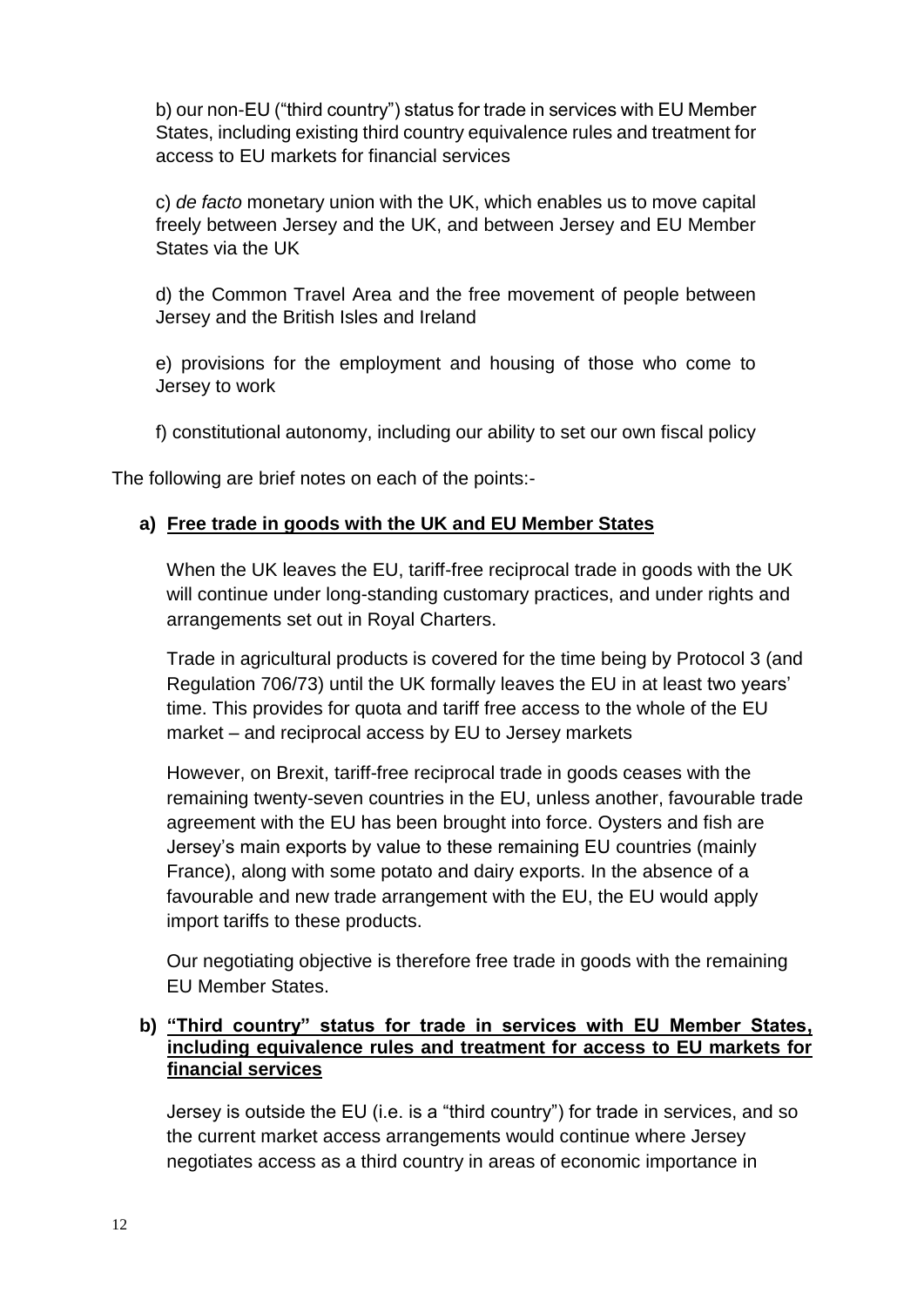financial services, such as Alternative Investment Fund Managers Directive (AIFMD), the future Markets in Financial Instruments Directive (MiFID), and the developing Capital Markets Union (CMU).

Our next negotiating objective is therefore to preserve the status quo as a third country under equivalence rules for trade in services with the remaining EU Member States.

#### **c) Current de facto monetary union with the UK enabling free movement of capital with the UK and with EU Member States via the UK**

Tariff-free reciprocal movement of capital will be maintained between Jersey and the UK post Brexit, in the context of our unchanged monetary union with the UK.

Our next negotiating objective is therefore to preserve the status quo as a third country to the EU.

#### **d) Part of the Common Travel Area and the free movement of people between Jersey and the British Isles and Ireland**

On Brexit, the obligation under Article 4 of Protocol 3 not to discriminate between EU citizens of different nationalities ceases. On the other hand, the automatic right of British citizens resident in Jersey to move to and establish in the EU also ceases, and this (absent a negotiated agreement) would put all British Jersey residents in the same position as the Jersey citizens with no substantial link to the UK who currently do not have automatic rights to work and establish in EU countries.

The Common Travel Area with Britain and Ireland predates the EU Treaties and would, absent any agreed changes, persist. Our objective is the continuation of free movement of people between Jersey and the British Isles and Ireland, and to secure no less favourable a deal on movement of persons in the EU for British nationals resident in Jersey as for British nationals generally.

#### **e) Current provisions for the employment and housing of those who come to Jersey to work**

On Brexit, and absent a new agreement, EU nationals arriving in Jersey would not have the automatic right to move to Jersey. However, Jersey's current housing and work controls already manage access to employment and housing in the context of freedom of movement within the EU, and those same controls would persist. The UK might allow the current rights of EU citizens resident in the UK to continue beyond the UK's departure from the EU. If such rights were safeguarded, then EU citizens currently in the UK would be free to travel to Jersey, but Jersey would still control laws on access to housing and to work.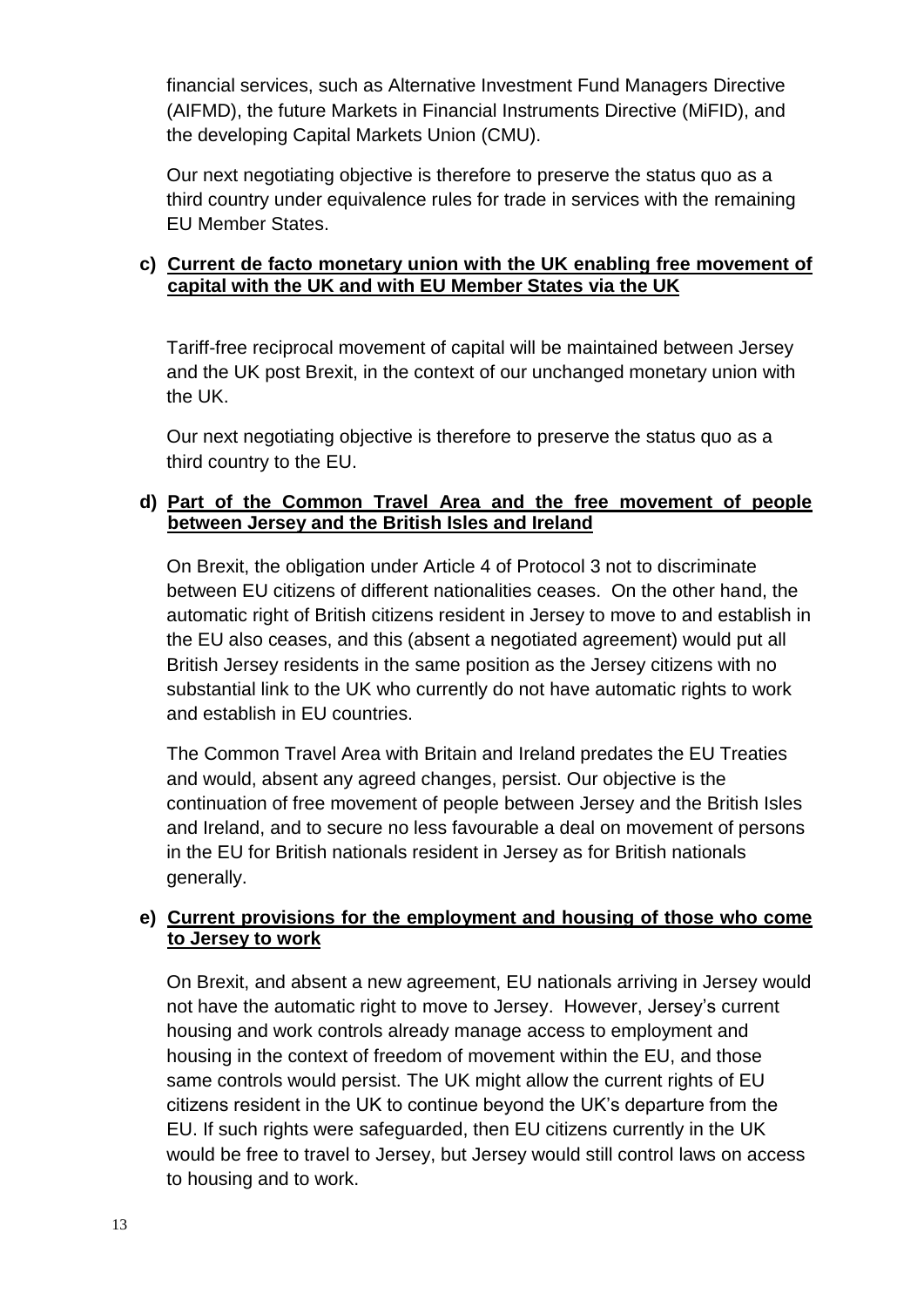The Government of Jersey would, like the UK, have to decide on safeguarding the rights of EU citizens already in Jersey at the point of Brexit.

#### **f) Constitutional autonomy, including our ability to set our own fiscal policy**

The Common Policy for External Relations for Jersey sets the broad framework for international dealings: as previously mentioned, Jersey has had domestic autonomy since 1204, and acquired fiscal autonomy through a series of Royal Charters, and is a self-governing, democratic country with the power of self-determination. The framework agreement for developing the international identity of Jersey signed by the United Kingdom and Jersey on 1st May 2007, states in particular that Jersey has an international identity which is different from that of the United Kingdom, and that the United Kingdom supports the principle of Jersey further developing its international identity.

Our objective is therefore the continuation of present fiscal and other elements of constitutional autonomy.

#### <span id="page-15-0"></span>**10 WORKING WITH GUERNSEY AND THE ISLE OF MAN**

10.1 The Government of Jersey is committed to working with the Governments of Guernsey and the Isle of Man to ensure a favourable outcome to the negotiations and to securing the interests of Jersey. Meetings have been and will continue to be held at ministerial and official level to ensure as close alignment as possible in the forthcoming negotiations.

#### <span id="page-15-1"></span>**11 RESOURCES**

- 11.1 The Government is also committed to resourcing the Ministry of External Relations and the other involved government departments in order to be effective during the negotiations. The implications across government for the additional work will be further assessed as the pattern for negotiations becomes clearer. Ministers and officials experienced in EU matters to date are well placed to contribute to the negotiations, aided by, the sharing of information across the Crown Dependencies.
- 11.2 Although there is no consensus on the future economic effects of the UK decision to leave the EU, the Government will, as in the recent past, consider making investments in the Jersey economy in the event of a local economic downturn. The Government will, if necessary, consider the use of the economic and productivity growth drawdown provision as set out in the Medium Term Financial Plan.

#### <span id="page-15-2"></span>**12 CONCLUSION**

12.1 The Government presents this information paper in order to set out to the people and businesses of Jersey its approach in the light the UK decision to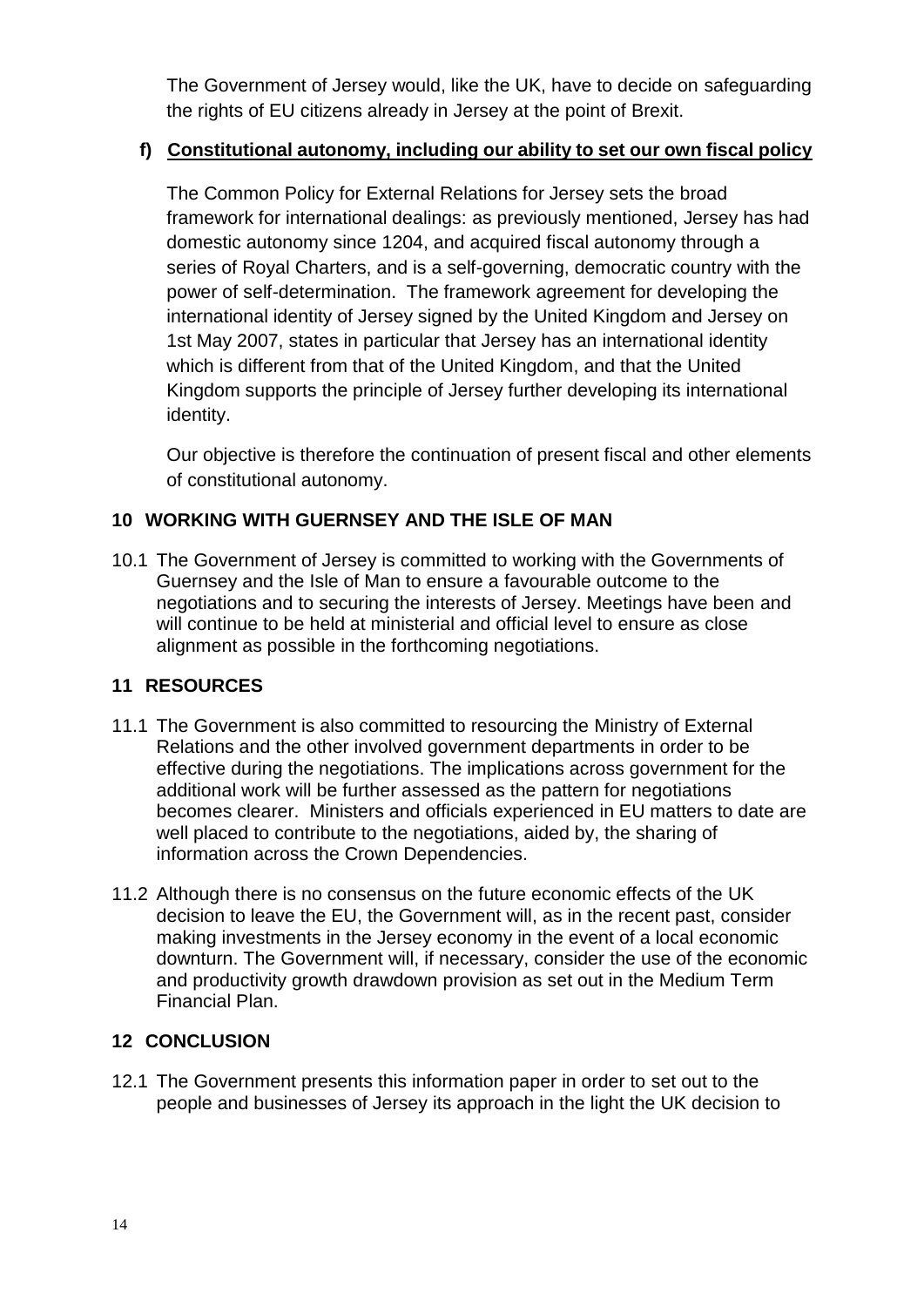leave the EU, and underlines its commitment to act clearly and decisively in the interest of the future of Jersey.

**Minister for External Relations 27 June 2016**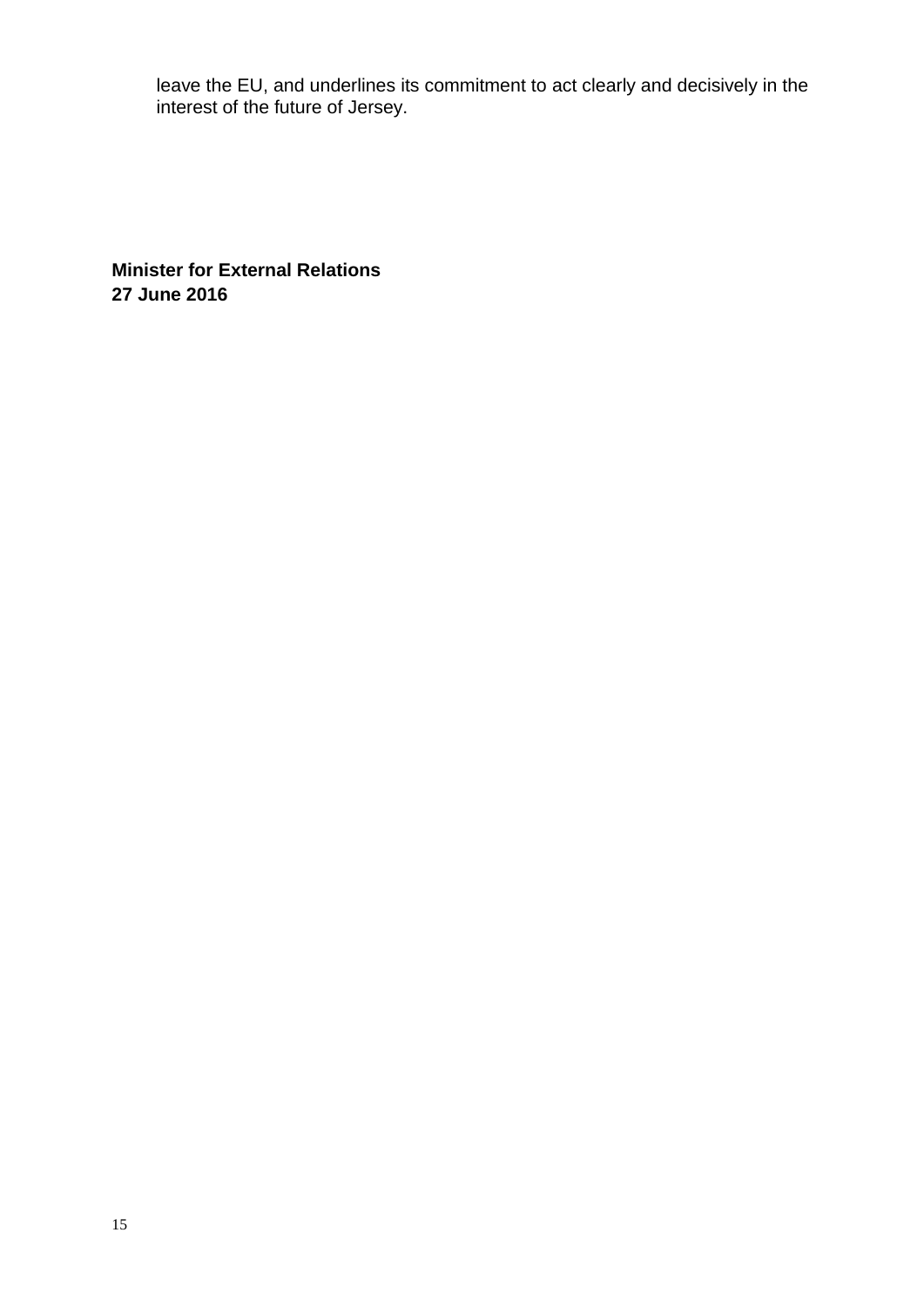### **ANNEX 1**

#### **PROTOCOL 3 to the UK Act of Accession**

#### **Article 1**

1. The Community rules on customs matters and quantitative restrictions, in particular those of the Act of Accession, shall apply to the Channel Islands and the Isle of Man under the same conditions as they apply to the United Kingdom. In particular, customs duties and charges having equivalent effect between those territories and the Community, as originally constituted and between those territories and the new Member States, shall be progressively reduced in accordance with the timetable laid down in Articles 32 and 36 of the Act of Accession. The Common Customs Tariff and the ECSC unified tariff shall be progressively applied in accordance with the timetable laid down in Articles 39 and 59 of the Act of Accession, and account being taken of Articles 109, 110 and 119 of that Act.

2. In respect of agricultural products and products processed there from which are the subject of a special trade regime, the levies and other import measures laid down in Community rules and applicable by the United Kingdom shall be applied to third countries.

Such provisions of Community rules, in particular those of the Act of Accession, as are necessary to allow free movement and observance of normal conditions of competition in trade in these products shall also be applicable.

The Council, acting by a qualified majority on a proposal from the Commission, shall determine the conditions under which the provisions referred to in the preceding subparagraphs shall be applicable to these territories.

#### **Article 2**

The rights enjoyed by Channel Islanders or Manxmen in the United Kingdom shall not be affected by the Act of Accession. However, such persons shall not benefit from the Community provisions relating to the free movement of persons and services.

#### **Article 3**

The provision of the Euratom Treaty applicable to persons or undertakings within the meaning of Article 196 of that Treaty shall apply to those persons or undertakings when they are established in the aforementioned territories.

#### **Article 4**

The authorities of these territories shall apply the same treatment to all natural and legal persons of the Community.

#### **Article 5**

If, during the application of the arrangements defined in this Protocol, difficulties appear on either side in relations between the Community and these territories, the Commission shall without delay propose to the Council such safeguard measures as it believes necessary, specifying their terms and conditions of application. The Council shall act by qualified majority within one month.

#### **Article 6**

In this protocol, Channel Islander or Manxman shall mean any citizen of the United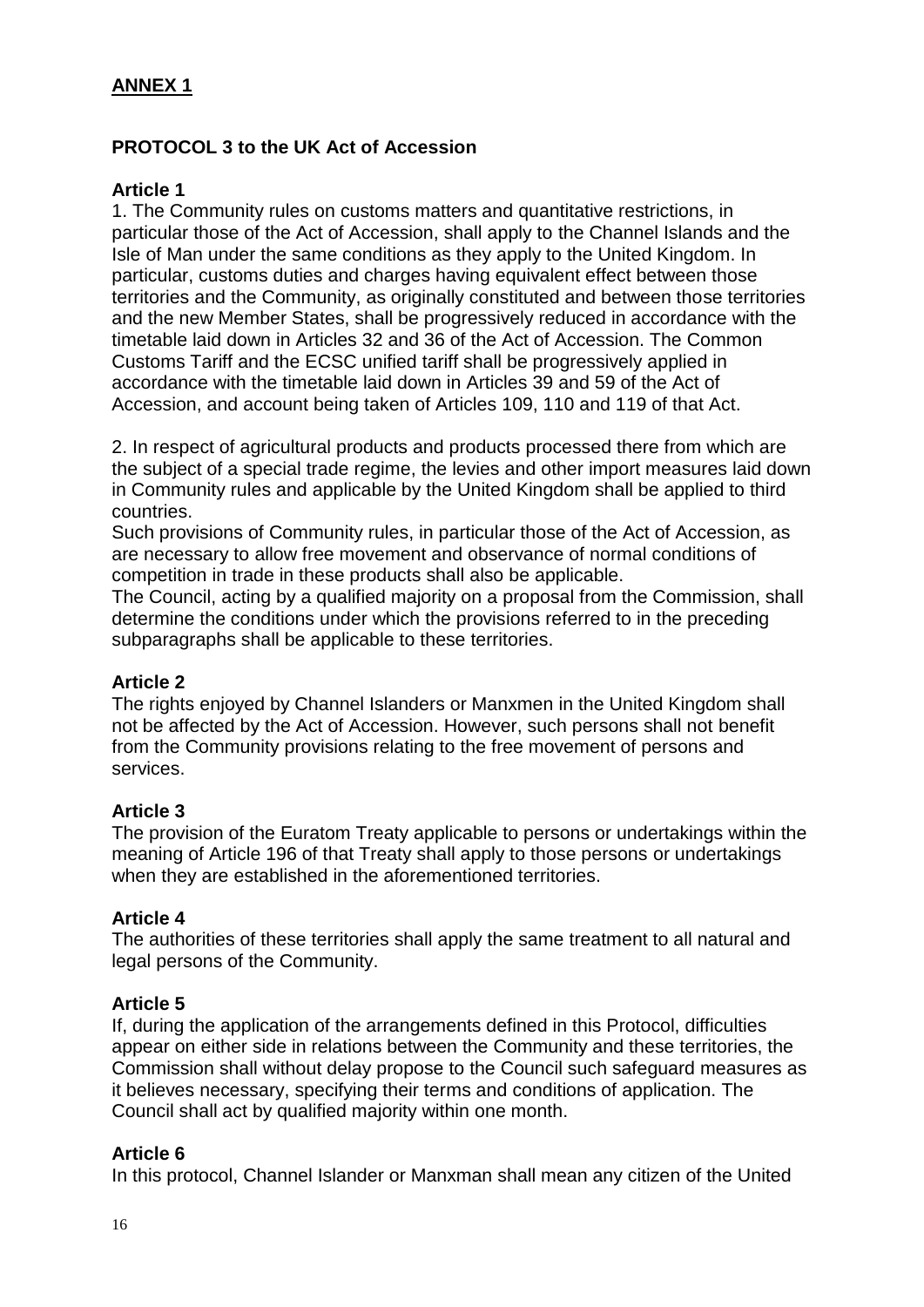Kingdom and Colonies who holds that citizenship by virtue of the fact that he, a parent or grandparent was born, adopted, naturalised or registered in the Island in question; but such a person shall not for this purpose be regarded as a Channel Islander or Manxman if he, a parent or grandparent was born, adopted, or naturalised or registered in the United Kingdom. Nor shall he be so regarded if he has at any time been ordinarily resident in the United Kingdom for five years. The administrative arrangements necessary to identify those persons will be notified to the

Commission.

#### **Informal Notes**

*These notes, which do not form part of Protocol 3, are simply a guide:-*

- 1. Jersey's relationship with the European Union, as set out above, means that the Island is neither a member state nor an associate member of the European Union. Jersey is also not part of the UK.
- 2. Under Protocol 3, Jersey is part of the customs territory of the Union. It follows that there is free movement of industrial and agricultural goods in trade between the Island and the Union.
- 3. Jersey neither contributes to, nor receives anything from, the funds of the European Union. Article 4 of Protocol 3 requires the Jersey Authorities to apply the same treatment to all natural and legal persons of the Union. Apart from the above, other Union rules do not apply. However, the Government of Jersey Government may choose to enact legislation that is similar to or based on EU legislation, and does so when it is in Jersey's interests.
- 4. The Island's relationship with the Union allows it to trade with countries in the European Economic Area in a fashion generally similar to its trade with the Union itself.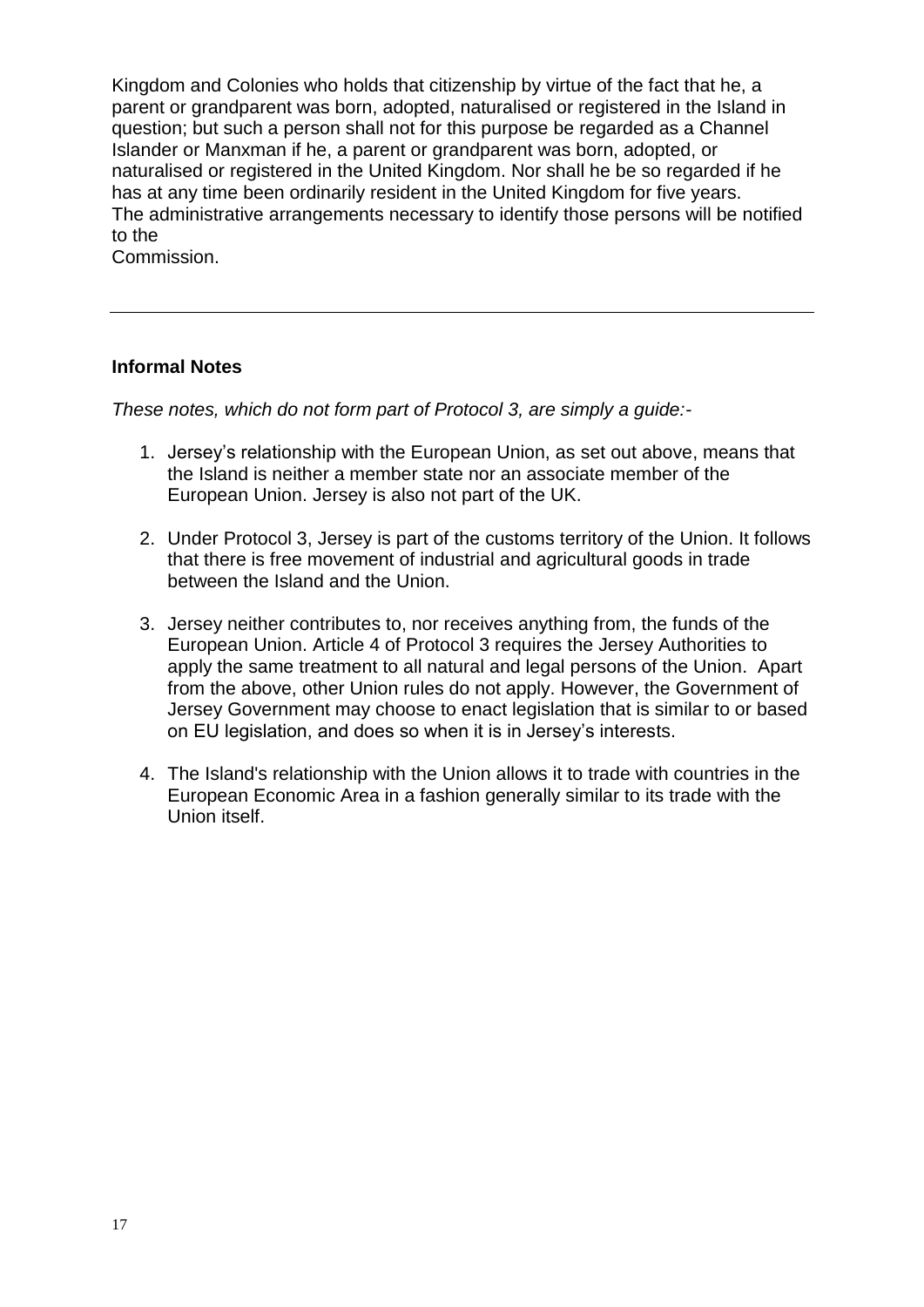#### **ANNEX 2**

## **EXPORTS TO THE UK AND EU (ex UK): BASELINE ECONOMIC DATA**

#### 1. **INTRODUCTION**

As Annex 2 focuses only on exports to the UK and other EU countries, it is worth putting this in context and restating that Jersey has a strong, largely servicebased economy which operates profitably in a range of global markets. The Government of Jersey will continue to support access to key markets for Jersey, be they in the Middle East, Asia, the Americas, Africa, or Europe. That said, this Annex provides specific, baseline data with respect to the UK and EU. The purpose is to give an idea of the exposure of the different exporting sectors of the Jersey economy to the UK and  $EU<sup>1</sup>$  markets.

The available data for the four sectors that rely most on exports for their income financial services, tourism, agriculture and fisheries – are presented individually below. The statistics are collated from existing data originally collected for a variety of purposes, using different methodologies.

# **THE EXPORTING SECTORS OF THE JERSEY ECONOMY**

#### 2. **FINANCIAL SERVICES**

- 2.1 The financial services industry is by far the largest exporting sector of the Jersey economy, representing nearly all export income and producing around 44% of the Islands GVA (equivalent to £1.72bn), employing nearly 13,000 people, and generating the majority of revenue for the government.
- 2.2 The data presented here is taken from Capital Economics' "Jersey's Value to Britain" published in 2013, which used 2011 data. Although the data are now five years old, it is not thought that since 2011 there has been radical change in the relative amount of business that Jersey does with the EU compared with the UK.
- 2.3 Figures here are divided into five sectors of the financial services industry: banking; trust and private wealth; corporate and institutional asset vehicles; fund administration and management; plus accounting, legal and other professional services.

-

 $1$  Throughout this Annex any reference to EU excludes the UK.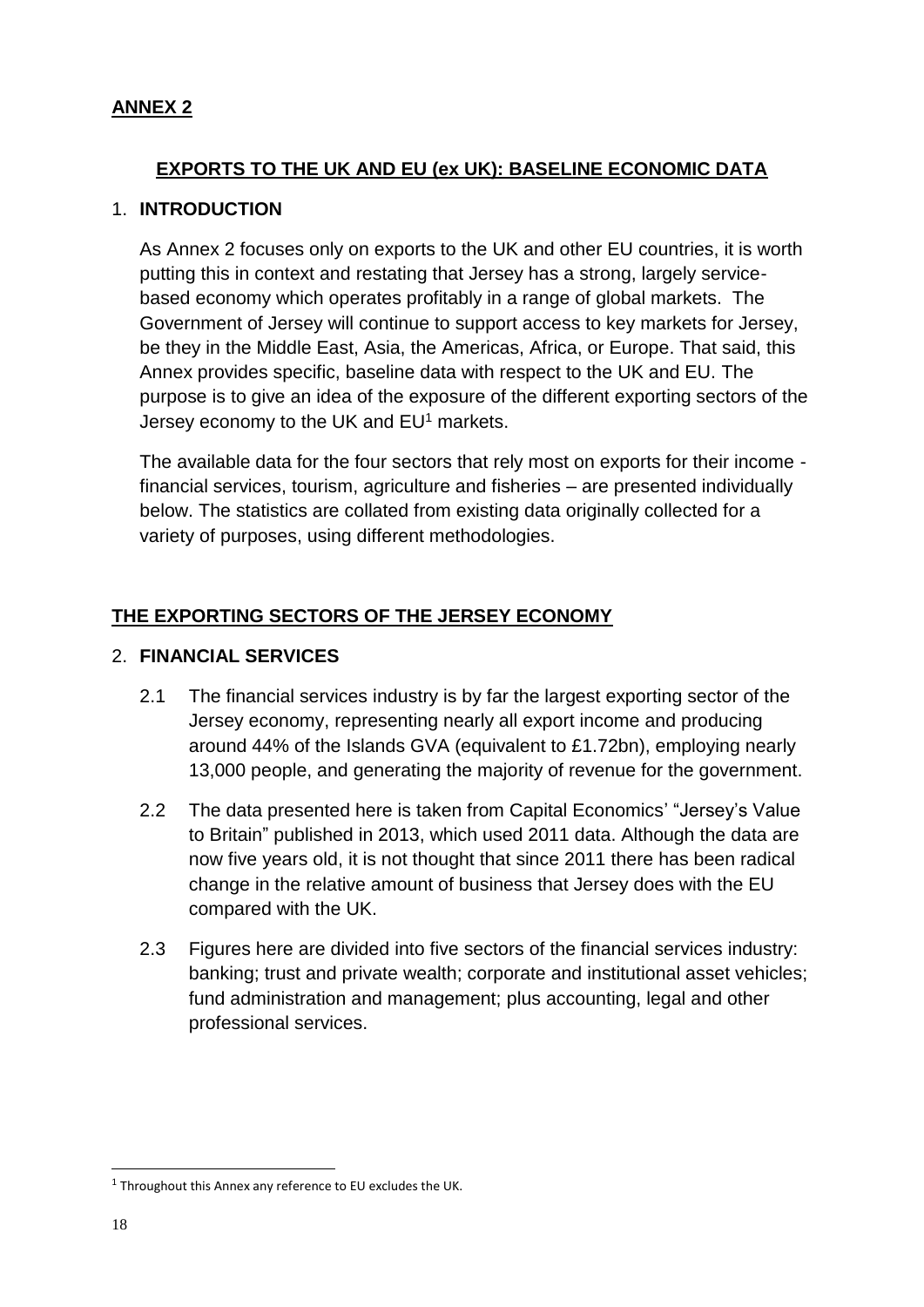#### *Figures extracted from Jersey's Value to Britain 2013*

| All figures £<br>billion                                                   | EU                | <b>UK</b>     | ROW (inc.<br>Jersey) | Total   |
|----------------------------------------------------------------------------|-------------------|---------------|----------------------|---------|
|                                                                            |                   |               |                      |         |
| Banking <sup>2</sup>                                                       | 27.625 (14%)      | 48.197 (24%)  | 128.146 (62%)        | 203.968 |
|                                                                            |                   |               |                      |         |
| Trusts &<br>private<br>wealth $3$                                          | 40.693bn<br>(10%) | 174.016 (44%) | 176.484 (46%)        | 391.193 |
|                                                                            |                   |               |                      |         |
| Corporate &<br>institutional<br>asset<br>vehicles $4$                      | 121.131 (27%)     | 149.237 (33%) | 178.649 (40%)        | 499.017 |
|                                                                            |                   |               |                      |         |
| <b>Funds</b><br>administratio<br>n &<br>management<br>5                    | 32.843 (17%)      | 77.500 (40%)  | 83.247 (33%)         | 193.590 |
|                                                                            |                   |               |                      |         |
| Accounting,<br>legal and<br>other<br>professional<br>services <sup>6</sup> | 17.578 (8%)       | 101.076 (47%) | 94.655 (45%)         | 213.309 |

2.4 As shown above, 17% of funds business is conducted in the EU. The corporate & Institutional asset vehicles sector relies most heavily (27%) on business from the EU.

#### 3. **TOURISM**

3.1 Goods and services purchased and consumed in Jersey by tourists are considered exports. After financial services, tourism is the second largest exporting sector of the Island economy. Official statistics do not measure the size of the tourism sector relative the rest of the economy, however it is estimated that tourists' on-island spend is worth £232m<sup>7</sup> which amounts to around 5-6% of GVA.

1

<sup>&</sup>lt;sup>2</sup> Total liabilities: customer deposits, interbank deposits, and other liabilities.

<sup>&</sup>lt;sup>3</sup> Indicative estimates of the value of assets settled by private individuals in Jersey trusts or similar vehicles by residence of settlor.

<sup>4</sup> Indicative estimates of the value of assets settled by corporate or institutional clients in Jersey trusts or similar vehicles by residence of settlor.

<sup>&</sup>lt;sup>5</sup> Indicative estimate of the net value of funds' assets by location of 'ultimate investor'

<sup>6</sup> The value of assets advised on by the professional services firms responding to the survey, by location of 'ultimate client'.

<sup>7</sup> Data collected by Island Ark for Visit Jersey.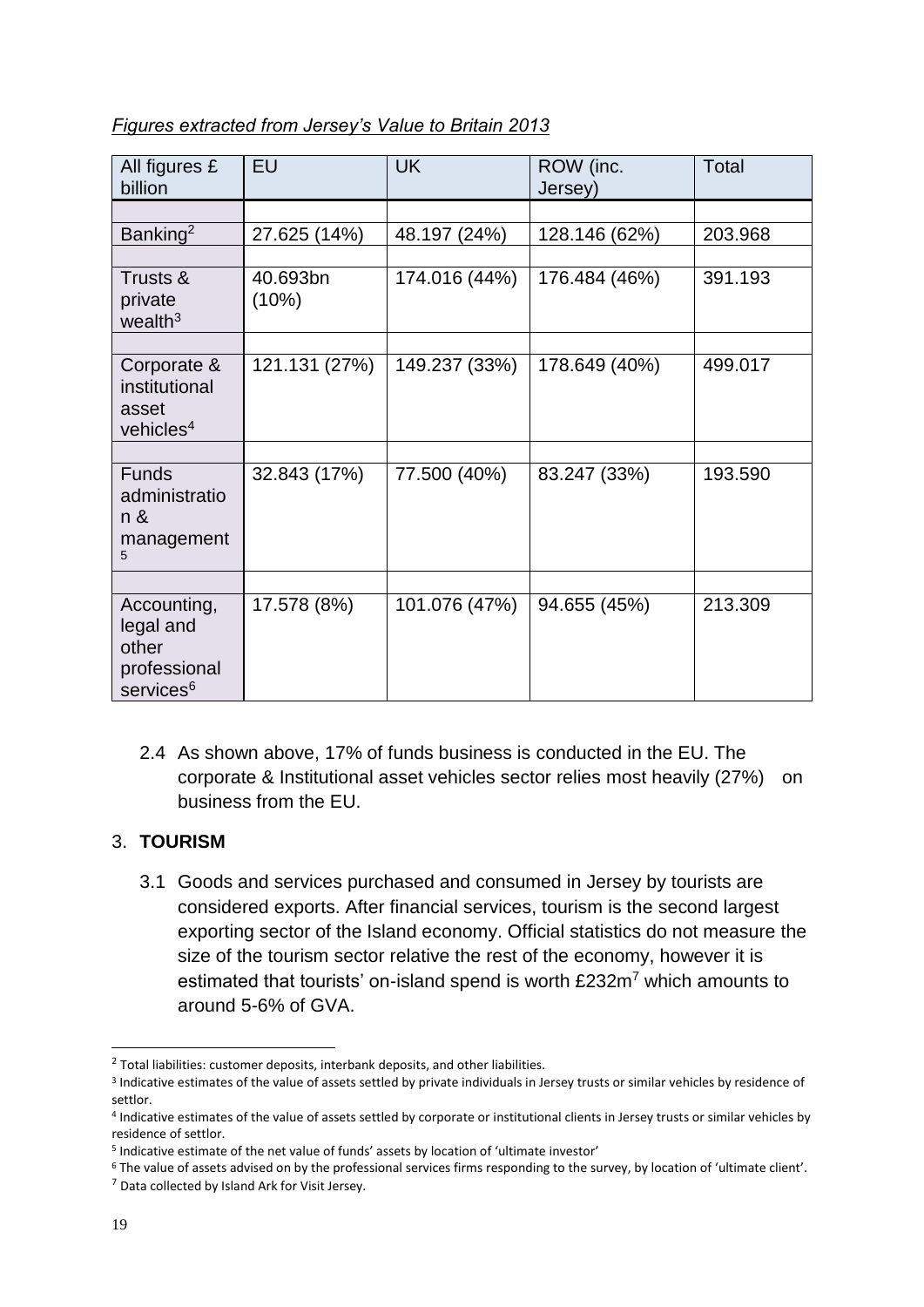- 3.2 Jersey's tourism sector is unlikely to be severely and negatively affected by a Brexit:
	- o For air and shipping links to be maintained, Island operators must continue to meet the relevant EU standards to operate routes to and from EU destinations
	- o Jersey airport is officially assessed by the Commission as meeting EU security standards as a third country
	- o The UK is already outside Schengen and its exit from the EU would not further restrict foreign visitors' access to Jersey.
- 3.3 There appears to be no reason for any of the above to change if the UK were to leave the EU.

# 4. **AGRICULTURE**

4.1 In 2014, agriculture represented 1% of the Jersey economy by  $\text{GVA}^8$  which represents a total income of £40m. Most of this income is derived from exporting produce, with the vast majority destined for the UK. There is also some limited export of live cattle to the EU (predominantly to the UK) and this is seen as a potential growth market for some livestock producers. However, if our farmers were restricted in their ability to export to the EU, but remained able to export to the UK and other countries around the world, the impact on the agricultural sector would be limited.

#### *Key figures*

- o In 2014 and 2015 a large majority of the total value of Jersey's agricultural sector came from potato production (around £30m) and almost all this produce is exported to the UK.
- o According to the available data, Jersey Dairy exports are worth approximately £3.4m per annum with 71% going to the UK and 29% to the Far East.
- o Exports of bulbs and flowers were worth £1.35m in 2015 and are mostly exported to the UK. Most of that which doesn't go to the UK is exported outside of the EU.
- o The export value of non-potato vegetable production in 2015 was £2.5m, almost all to the UK.

#### 5. **FISHERIES**

5.1 Fisheries represents around 0.25% of GVA. It is estimated that about 80% of all fisheries products produced or landed in Jersey are exported to France,

-

<sup>8</sup> Jersey Dairy exports are included here for simplicity, but are recorded under manufacturing in *Measuring Jersey's Economy 2014.* Similarly, fishing is included under agriculture in the official statistics, but is shown separately here.